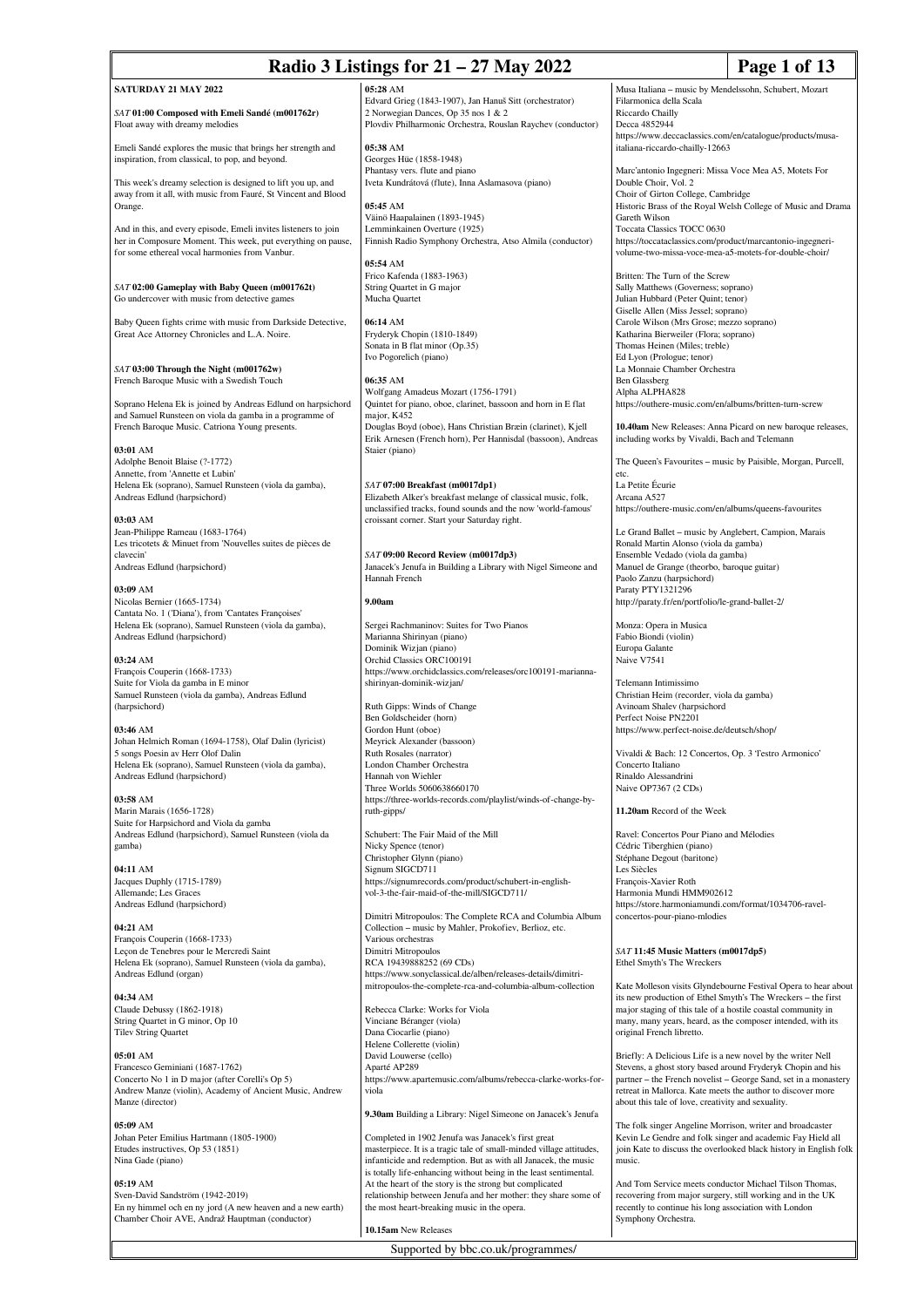| Radio 3 Listings for 21 – 27 May 2022                                                                                           | Page 2 of 13                                                                                                                          |                                                                                                                       |  |
|---------------------------------------------------------------------------------------------------------------------------------|---------------------------------------------------------------------------------------------------------------------------------------|-----------------------------------------------------------------------------------------------------------------------|--|
| SAT 12:30 This Classical Life (m0017dp7)                                                                                        | Enrico: Artur Ruciński, baritone                                                                                                      | Joseph Bologne, Chevalier de Saint-Georges (c.1739-1799)                                                              |  |
| Jess Gillam with Charlotte Politi                                                                                               | Raimondo: Christian Van Horn, bass<br>Chorus and Orchestra of the Metropolitan Opera                                                  | Symphony No. 1 in G Major, Op. 11, No. 1<br>Minnesota Orchestra, Osmo Vänskä (conductor)                              |  |
| Jess chats with conductor Charlotte Politi about the music they                                                                 | Riccardo Frizza, conductor                                                                                                            |                                                                                                                       |  |
| both love, with a ballet by Tchaikovsky, an opera by Mozart,<br>Isobel Waller-Bridge's Illuminations and a classic by The       | Donizetti's tragic masterpiece tells of the innocent Lucia who is                                                                     | 01:50 AM<br>Johann Sebastian Bach (1685-1750)                                                                         |  |
| Supremes.                                                                                                                       | forced into a marriage by her brother Enrico to save the family                                                                       | Sarabande from Suite for cello solo (BWV.1007) in G major                                                             |  |
| Playlist:                                                                                                                       | fortunes, although she is desperately in love with another man.<br>Enrico's ruthlessness and deceit devastate his fragile sister      | Andreas Brantelid (cello)                                                                                             |  |
| Khachaturian - Masquerade - Ballet Suite: 1. Waltz [London<br>Symphony Orchestra, Stanley Black]                                | Lucia, with tragic consequences.                                                                                                      | 01:53 AM<br>Dietrich Buxtehude (1637-1707)                                                                            |  |
| Mozart - Così fan tutte: 'Soave sia il vento' [Véronique Gens                                                                   | Read the full synopsis on the Met Opera website:                                                                                      | Toccata for organ in F major (BuxWV.156)                                                                              |  |
| (soloist), Pietro Spagnoli (soloist), Bernarda Fink (soloist),<br>Concerto Köln, René Jacobs]                                   | https://bit.ly/3Myfl6X                                                                                                                | Ludger Lohmann (organ)                                                                                                |  |
| Isobel Waller-Bridge - Illuminations                                                                                            |                                                                                                                                       | $02:01$ AM                                                                                                            |  |
| Billie Holiday - Blue Moon<br>Modest Mussorgsky - A Night On The Bare Mountain [Berliner                                        | SAT 22:00 New Music Show (m0017dpm)<br><b>Traveller Song</b>                                                                          | Boris Papandopulo (1906-1991)<br>Croatian Mass in D minor, Op 86                                                      |  |
| Philharmoniker, Claudio Abbado]                                                                                                 |                                                                                                                                       | Nada Ruzdjak (soprano), Marija Klasic (alto), Zrinko Soco                                                             |  |
| Rameau - Les Indes Galantes Ouverture [Jordi Savall, Le<br>Concert Des Nations]                                                 | Tom Service with the latest new music in performance. This<br>week, a live recording of Apartment House from a concert                | (tenor), Vladimir Ruždjak (baritone), Ivan Goran Kovacic<br>Academic Choir of Zagreb, Vladimir Kranjčević (conductor) |  |
| The Supremes - You Keep Me Hangin' On                                                                                           | given at London's Wigmore Hall in March including Jurg Frey's                                                                         |                                                                                                                       |  |
| Tchaikovsky - Sleeping Beauty, Op.66: No. 29c Adagio [The<br>Orchestra of the Royal Opera House, Covent Garden, Mark            | Second String Quartet and a rare performance of German<br>composer Michael von Biel's String Quartet with                             | 03:01 AM<br>Richard Strauss (1864-1949)                                                                               |  |
| Ermler]                                                                                                                         | Accompaniment, music which like that of Helmut Lachenmann<br>achieves a musique concrete sound world but with acoustic                | Symphonia Domestica (Op. 53)<br>National Polish Radio Symphony Orchestra, Jerzy Salwarowski                           |  |
|                                                                                                                                 | instruments. Also tonight, from the 2019 Warsaw Autumn                                                                                | (conductor)                                                                                                           |  |
| SAT 13:00 Inside Music (m0017dp9)<br>Cellist Julian Lloyd Webber finds immediacy and rapture in                                 | festival, a performance of Cassandra Miller's Traveller Song, an<br>exploration of the composer's "singing impulses" while singing    | 03:44 AM                                                                                                              |  |
| music                                                                                                                           | along to an Alan Lomax recording of a Sicilian cart driver. The                                                                       | Felix Mendelssohn (1809-1847)                                                                                         |  |
| Music educator and former cellist Julian Lloyd Webber                                                                           | musicians of Plus Minus Ensemble play alongside overlaid<br>recordings of Miller's voice in a piece she describes having a            | Piano Trio no 2 in C minor, Op 66<br>Hiroko Sakagami (piano), Matthias Enderle (violin), Patrick                      |  |
| introduces a wide-ranging selection of pieces, from Frederick                                                                   | "quasi-shamanistic keening". There's new electronic music                                                                             | Demenga (cello)                                                                                                       |  |
| Delius's concisely constructed Song before Sunrise, to the<br>loudest live performance he ever heard - a track by the band      | from Isambard Khroustaliov, and continuing our series of New<br>Music Biennial recordings from the last ten years we hear             | 04:13 AM                                                                                                              |  |
| Cream.                                                                                                                          | Arlene Sierra's Urban Birds for piano, disklavier and electronics                                                                     | Anton Bruckner (1824-1896)                                                                                            |  |
| He also discovers conductor Evgeny Svetlanov playing the                                                                        | from 2014.                                                                                                                            | Os justi ('The mouth of the righteous')<br>Mnemosyne Choir, Caroline Westgeest (director)                             |  |
| piano in a little-known chorus by Rachmaninov, and wonders<br>whether the cellist Pierre Fournier produced such a               |                                                                                                                                       | 04:18 AM                                                                                                              |  |
| recognisable sound because of the shape of his fingers.                                                                         | <b>SUNDAY 22 MAY 2022</b>                                                                                                             | Franz Schubert (1797-1828)                                                                                            |  |
| Plus Julian remembers how when he and his brother Andrew                                                                        | SUN 00:00 Freeness (m0017dpp)                                                                                                         | Impromptu no 4 in A flat major - from 4 Impromptus (D.899)<br>for piano                                               |  |
| were flummoxed by a particular chord in a Beach Boys song,                                                                      | <b>Energetic Matter</b>                                                                                                               | Sook-Hyun Cho (piano)                                                                                                 |  |
| their father William Lloyd Webber came to the rescue.                                                                           | Corey Mwamba presents new music exploring energetic states                                                                            | 04:24 AM                                                                                                              |  |
| A series in which each week a musician explores a selection of                                                                  | inspired by Afrofuturism, dharmic principles and quantum                                                                              | Mihail Andricu (1894-1974)                                                                                            |  |
| music - from the inside.                                                                                                        | physics.                                                                                                                              | Sinfonietta no 13, Op 123<br>Romanian National Radio Orchestra, Emanuel Elenescu                                      |  |
| A Tandem Production for BBC Radio 3                                                                                             | Leeds-based DJ and sound artist Nik Nak sent in a track from                                                                          | (conductor)                                                                                                           |  |
|                                                                                                                                 | her debut album, Sankofa taking inspiration from Afrofuturism<br>and comic book heroes. Entitled Doubt, through an initially          | 04:32 AM                                                                                                              |  |
| SAT 15:00 Sound of Cinema (m0017dpc)                                                                                            | foreboding, pressure cooker atmosphere, she creates a buzzing                                                                         | Ludwig van Beethoven (1770 - 1827)<br>7 Variations on a Theme of The Magic Flute by Mozart                            |  |
| Lesley Barber                                                                                                                   | sound world that 'whispers, sounding like swarms of locusts'.<br>But, it's an immersive experience that shifts from the negativity    | Miklós Perényi (cello), Dezső Ránki (piano)                                                                           |  |
| Canadian composer Lesley Barber talks to Matthew Sweet<br>about her career in film and about writing music for films such       | of doubt to a state of peace and enlightenment.                                                                                       | 04:41 AM                                                                                                              |  |
| as Manchester by the Sea and Mansfield Park.                                                                                    | In Barcelona, sound artist Reiko Yamada and physicist Maciej                                                                          | Wilhelm Stenhammar (1871-1927), Jens Peter Jacobsen                                                                   |  |
|                                                                                                                                 | Lewenstein offer a glitching, multi-dimensional ride building on<br>their interdisciplinary research and interest in quantum physics. | (lyricist)<br>Three choral songs: September; I Seraillets Have (In the seraglio                                       |  |
| SAT 16:00 Music Planet (m0017dpf)                                                                                               | Elsewhere in the programme, we head to Tokyo for a live                                                                               | garden); Havde jeg en datterson (If I had a grandson)                                                                 |  |
| Road Trip to Syria                                                                                                              | performance from improvisers Tatsuya Yoshida and Risa<br>Takeda. It's a voracious, drum and synth fuelled feat drawing                | Swedish Radio Choir, Gustav Sjökvist (conductor)                                                                      |  |
| Kathryn Tickell with a round-up of the latest roots-based music<br>from across the world including tracks from Duo Ruut,        | from dharmic symbols to evoke the principles of irresistible<br>force and indestructibility.                                          | 04:47 AM<br>John Dowland (1563-1626)                                                                                  |  |
| Valentina Bellanova and Daniel Villarreal. This week's Classic                                                                  |                                                                                                                                       | King of Denmark's Galliard                                                                                            |  |
| Artist is Madagascar's D'Gary, and for our latest Road Trip,<br>Damascus-born qanun player Maya Youssef is our guide to         | Produced by Tej Adeleye<br>A Reduced Listening production for BBC Radio 3                                                             | Nigel North (lute)                                                                                                    |  |
| some of the great voices and instrumentalists from Syria's                                                                      |                                                                                                                                       | 04:50 AM                                                                                                              |  |
| classical and folk traditions.                                                                                                  | SUN 01:00 Through the Night (m0017dpr)                                                                                                | Zygmunt Noskowski (1846-1909)<br>The Highlander's Fantasy, Op 17                                                      |  |
|                                                                                                                                 | Symphonies and Surprises                                                                                                              | Polish Radio Symphony Orchestra, Łukasz Borowicz                                                                      |  |
| SAT 17:00 J to Z (m0017dph)<br>Isfar Sarabski in concert, Melissa Aldana                                                        | From Minneapolis, Osmo Vänskä conducts the Minnesota                                                                                  | (conductor)                                                                                                           |  |
| Julian Joseph presents concert highlights from Azerbaijani                                                                      | Orchestra in a programme of Gabrieli, Françaix, Mozart and<br>Joseph Bologne, Chevalier de Saint-Georges. Catriona Young              | 05:01 AM<br>Malcolm Arnold (1921-2006), John P.Paynter (arranger)                                                     |  |
| piano virtuoso Isfar Sarabski and his quartet. And Chilean                                                                      | presents.                                                                                                                             | Little Suite for Brass Band No.1, Op 80                                                                               |  |
| saxophonist Melissa Aldana, one of the most original players of<br>her generation, shares some of the music that inspires her - | 01:01 AM                                                                                                                              | Edmonton Wind Ensemble, Harry Pinchin (conductor)                                                                     |  |
| including John Coltrane's swinging, yet still transcendental, song                                                              | Giovanni Gabrieli (1557-1612), Eric Crees (arranger)                                                                                  | 05:09 AM                                                                                                              |  |
| 'Liberia'.                                                                                                                      | Canzon XIV for ten Instruments in two choirs<br>Minnesota Orchestra, Osmo Vänskä (conductor)                                          | Sergey Prokofiev (1891-1953)<br>Piano Sonata No. 3 in A minor, op. 28                                                 |  |
| Produced by Thomas Rees for Somethin' Else                                                                                      |                                                                                                                                       | Piotr Alexewicz (piano)                                                                                               |  |
|                                                                                                                                 | $01:03$ AM<br>Giovanni Gabrieli (1557-1612)                                                                                           | 05:17 AM                                                                                                              |  |
| SAT 18:30 Opera on 3 (m0017dpk)<br>Donizetti's Lucia di Lammermoor from the Met                                                 | Sonata No. XIII, for double brass quartet<br>Minnesota Orchestra, Osmo Vänskä (conductor)                                             | Johann Sebastian Bach (1685-1750)<br>Cantata no. 114 BWV.114: 'Wo wird in diesem Jammertale'                          |  |
|                                                                                                                                 |                                                                                                                                       | Anders J. Dahlin (tenor), Alexis Kossenko (flute), Les                                                                |  |
| Soprano Nadine Sierra, always a favourite at the Met, takes on<br>one of the repertory's most formidable roles, the haunted     | $01:07$ AM<br>Jean Françaix (1912-1997)                                                                                               | Ambassadeurs, Alexis Kossenko (director)                                                                              |  |
| heroine of Lucia di Lammermoor. Tenor Javier Camarena adds                                                                      | Quartet for flute, oboe, clarinet and bassoon                                                                                         | 05:27 AM                                                                                                              |  |
| to the bel canto fireworks as Lucia's beloved, Edgardo, with<br>baritone Artur Ruciński as her overbearing brother, Enrico, and | Minnesota Orchestra, Osmo Vänskä (conductor)                                                                                          | Alexander Glazunov (1865-1936)<br>Concert waltz for orchestra no 2 in F major, Op 51                                  |  |
| bass Matthew Rose as her tutor, Raimondo. Riccardo Frizza                                                                       | $01:18 \text{ AM}$                                                                                                                    | CBC Vancouver Orchestra, Kazuyoshi Akiyama (conductor)                                                                |  |
| conducts.                                                                                                                       | Wolfgang Amadeus Mozart (1756-1791)<br>Concerto in B flat for bassoon and orchestra, K. 186                                           | 05:36 AM                                                                                                              |  |
| Presented by Debra Lew Harder, in conversation with Ira Siff.                                                                   | Fei Xie (bassoon), Minnesota Orchestra, Osmo Vänskä                                                                                   | Tauno Pylkkanen (1918-1980)                                                                                           |  |
| Lucia: Nadine Sierra, soprano                                                                                                   | (conductor)                                                                                                                           | Suite for oboe and strings, Op 32<br>Aale Lindgren (oboe), Finnish Radio Orchestra, Petri Sakari                      |  |
| Edgardo: Javier Camarena, tenor                                                                                                 | 01:37 AM                                                                                                                              | (conductor)                                                                                                           |  |
| Supported by bbc.co.uk/programmes/                                                                                              |                                                                                                                                       |                                                                                                                       |  |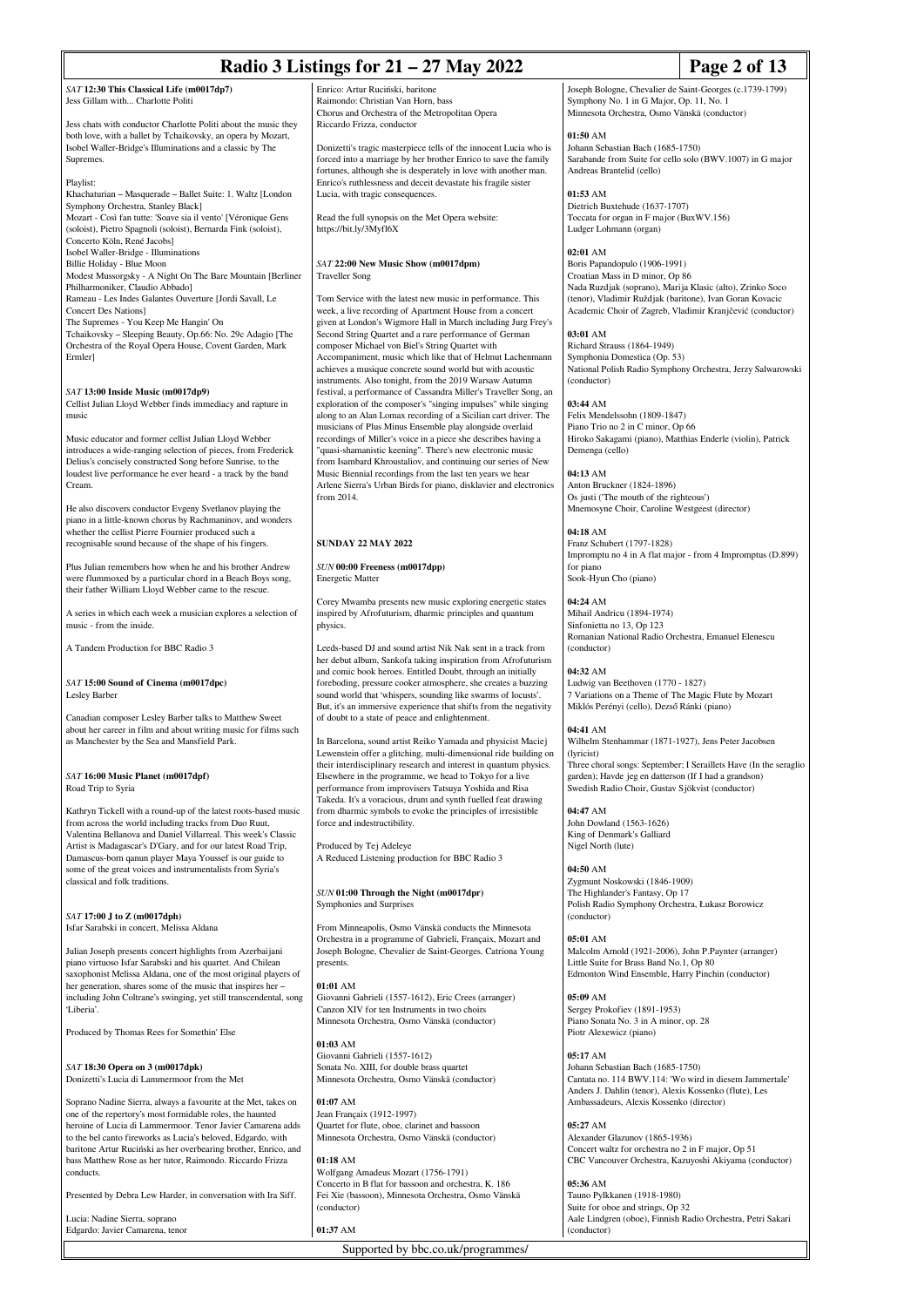# **Radio 3 Listings for 21 – 27 May 2022 Page 3 of 13**

## **05:44** AM

Giovanni Maria Trabaci (1575-1647) 2 works for Arpa Doppia (Double Harp) Margret Köll (arpa doppia)

**05:54** AM Claude Debussy (1862-1918) Quartet for strings in G minor , Op 10 RTÉ Vanbrugh String Quartet

**06:20** AM Alfredo Casella (1883-1947) Sicilienne and Burlesque Kathleen Rudolph (flute), Rena Sharon (piano)

# **06:29** AM

Edvard Grieg (1843-1907) Piano Concerto in A minor, Op 16 Jan Lisiecki (piano), Argovia Philharmonic, Rune Bergmann (conductor)

*SUN* **07:00 Breakfast (m0017dpt)** Sunday - Martin Handley

Martin Handley presents Breakfast, including a Sounds of the Earth slow radio soundscape.

*SUN* **09:00 Sunday Morning (m0017dpw)** Sarah Walker with an invigorating musical mix

Sarah Walker chooses three hours of attractive and uplifting music to complement your morning.

Today, Sarah shares a pair of dances by Bach which remind her of clockwork toys, a glorious symphonic finale by Mendelssohn, and a tone poem by William Alwyn inspired by the top of a Surrey hill.

There is also a piece Mozart probably wrote for himself to perform with his sister Nannerl, a brand-new recording of Ravel's most famous piece, and a thrilling overture by Zdeněk Fibich full of drama and peril.

Plus, Sarah takes a trip down memory lane to her first music festival with a song which has stayed with her ever since

A Tandem Production for BBC Radio 3

## *SUN* **12:00 Private Passions (m0017dpy)** Kat Arney

The science writer and broadcaster Dr Kat Arney shares with Michael Berkeley her passion for the harp and her revelatory new research into the causes of cancer.

Gone are the days when cancer could not be mentioned but was "the Big C". It is just as well, since about half of us will develop cancer during our lifetime. And as the treatments and drugs improve all the time, so does our knowledge of what causes it. Kat Arney's latest, award-winning, book, Rebel Cell: "Cancer, Evolution and the Science of Life", explains the revelatory new breakthroughs happening in labs around the world.

After a PhD in Genetics at Cambridge University, Kat Arney worked for ten years as Science Communications Manager at Cancer Research UK. And then she left that job to go freelance - writing books and newspaper articles about science, broadcasting and podcasting including a recent Radio 4 series, Ingenious, about how individual genes shape our lives.

But as well as science Kat Arney has another passion, for music, and particularly the harp, which she has played since she was a teenager both as a classical instrument and in bands. She chooses music by the harpist Ruth Wall; Arnold Bax's Harp Quintet; and we hear Kat herself playing with the Ethiopian musician Mulatu Astatke and the Heliocentrics.

And she lets Michael into the secret of how to fit a harp into the back of an Austin Metro.

Producer: Jane Greenwood A Loftus Media production for BBC Radio 3

*SUN* **13:00 Radio 3 Lunchtime Concert (m00175rr)** From Wigmore Hall: The Gringolts Quartet

The Gringolts Quartet play Schoenberg and Stravinsky.

Presented by Hannah French.

Stravinsky: 3 Pieces for string quartet Schoenberg: String Quartet No. 1 in D minor Op. 7

Gringolts Quartet: Ilya Gringolts violin

Anahit Kurtikyan violin Silvia Simionescu viola Claudius Herrmann cello

Formed in 2008 and based in Zurich, the ensemble, whose members come from four different countries, has maintained a high reputation in the classical and modern repertoires and won particular praise for its CD of the Schoenberg quartets, in which the composer's 'sometimes taxing language seem so utterly natural,' as one critic noted.

*SUN* **14:00 The Early Music Show (m0017dq0)** John Blanke's England

John Blanke was a trumpet player of African descent employed by the English Kings Henry VII and Henry VIII in the early 1500s. He's the only black person of the Tudor period for whom we have both a name and a picture – in the Westminster Tournament Roll of 1511, currently on display at the Walker Art Gallery in Liverpool – but he was by no means the only person of African heritage living in England at that time. Lucie Skeaping uncovers the life and world of John Blanke and the music he would have known, in conversation with expert on diversity in Tudor England, Dr Onyeka Nubia.

*SUN* **15:00 Choral Evensong (m00175ty)** Durham Cathedral

From Durham Cathedral to mark the 1,000th anniversary of the relocation of the relics of the Venerable Bede from Jarrow to Durham.

Introit: Christ is the morning star (Lloyd) Responses: Leighton Psalms 93, 94 (Macfarren, Clark, Stanford, Garrett) First Lesson: Hosea 13 vv.4-14 Canticles: Second Service (Leighton) Second Lesson: 1 Corinthians 15 vv.50-58 Anthem: Blessed City, Heavenly Salem (Bairstow) Hymn: Ring Christ, ring Mary, Benedict and Bede (Woodlands) Voluntary: Partita (Intrada) (Howells)

Daniel Cook (Master of the Choristers and Organist) Joseph Beech (Sub-Organist)

*SUN* **16:00 Jazz Record Requests (m0017dq2)** Your Sunday jazz soundtrack

Alyn Shipton presents jazz records of all styles as requested by you.

*SUN* **17:00 The Listening Service (m0017dq4)** Can music be funny?

Tom Service on the art of classical music comedy. And it's not necessarily all about timing - see also parody, pastiche, absurdities, incongruity, subverting of expectations and sometimes, just good old funny noises

With musician and comedian Vikki Stone.

## *SUN* **17:30 Words and Music (m000xzn3)** The Tudors

From Shakespeare to Hilary Mantel - the Tudors is a period rich in literature, with a king who is said to have composed Greensleeves for his future Queen Anne Boleyn. Today's Words and Music is inspired by the Tudor dynasty who ruled England from Henry VII's reign in 1485 until the death of Elizabeth I in 1603. Theirs was an era of turbulence, from the Wars of the Roses, to the seismic break with Rome under Henry VIII, and the bloody era of protestant executions under Mary I. There is poetry by the key players in the Tudor drama: Thomas Wyatt (who was accused of adultery with Anne Boleyn), Mary, Queen of Scots and Elizabeth I herself. And we feature extracts from one of the most compelling modern-day takes on the Tudors: Hilary Mantel's Wolf Hall. Musically, we'll hear from the star of this week's series of Essays, William Byrd; and Thomas Tallis, who walked a dangerous line as a Catholic composer in Elizabeth I's Protestant court, and we'll also hear Tudor inspired music by Donizetti and Benjamin Britten. Our readers are Anton Lesser and Josette Simon.

Producer: Georgia Mann

You can hear three Free Thinking Discussions about the Tudors being broadcast on BBC Radio 3 on Tues 24th, Weds 25th and Thurs 25th May and available to download as Arts & Ideas podcasts.

READINGS: Pasqualigo Contemporary description of Henry VIII by Venetian diplomat Pasqualigo, written 1515 Shakespeare Extract from Richard II

Supported by bbc.co.uk/programmes/

Miranda Kaufmann Extract from John Blanke: the most famous African in Tudor England, published in BBC History Revealed Robert Bolt Extract from A Man for all Sea Shakespeare Extract from Henry VIII Hilary Mantel Extract from Wolf Hall Christopher Marlow The Passionate Shepherd to His Love Thomas Wyatt Whoso List to Hunt, I Know where is an Hind John Donne The Good-morrow Hilary Mantel Extract from Wolf Hall Sylvia Barbara Soberton Extract from: Medical Downfall of the Tudors: Sex, Reproduction and Succession Thomas Nash From In Time of Plague Adieu, farewell, earth's bliss Hilary Mantel Extract from The Mirror and the Light Elizabeth I Extract from Elizabeth I's "Golden" final speech to parliament, November 30th 1601 Elizabeth I From The Doubt of Future Foes Kate Williams Extract from Rival Queens: The Betrayal of Mary, Queen of Scots Mary, Queen of Scots Sonnet written at Fotheringay Castle Fr William Weston Description by Jesuit Fr William Weston of a meeting and mass to celebrate the arrival in England of the Jesuit missionaries Henry Garnet and Robert Southwell William Byrd Extract from Care for Thy Soul as Thing of Greatest Price Robert Deveraux, Earl of Essex Essex's Last Voyage to the **Haven of Happiness** 01 King Henry VIII of England Pastime with good company Music Arranger: Elgar Howarth Ensemble: Philip Jones Brass Ensemble Duration 00:02:24 02 **00:00:45** Pasqualigo Contemporary description of Henry VIII by Venetian diplomat Pasqualigo, written 1515, read by Josette Simon Duration 00:01:08 03 **00:02:20** John Dowland Lachrimae pavan Performer: Nigel North Duration 00:02:32

04 **00:02:34** Shakespeare Extract from Richard II, read by Anton Lesser Duration 00:01:10

05 **00:04:54** William Byrd The Battle arr. Howarth for brass ensemble; 5 The Trumpets Music Arranger: Elgar Howarth Ensemble: Philip Jones Brass Ensemble Duration 00:01:03

06 **00:04:57** Miranda Kaufmann Extract from John Blanke: the most famous African in Tudor England, published in BBC History Revealed, read by Josette Simon.

Duration 00:00:52

07 **00:05:56** Georges Delerue From the soundtrack of A Man for All Seasons Performer: Studio Orchestra Duration 00:00:19

08 **00:06:10** Robert Bolt Extract from A Man for all Seasons Duration 00:00:46

09 **00:06:56** Debbie Wiseman Wolf Hall Main Theme Performer: Debbie Wiseman Duration 00:03:18

10 **00:07:30** Shakespeare Extract from Henry VIII, read by Josette Simon Duration 00:01:18

11 **00:10:10** Tielman Susato Basse danse..; Branle..; Ronde no. 6 and salterello [Danserye, 1551] Performer: Early Music Consort of London Duration 00:01:19

12 **00:10:25** Hilary Mantel Extract from Wolf Hall, read by Anton Lesser Duration 00:01:02

13 **00:11:29** Anon. Drink to me only with thine eyes (old English air) Performer: Opus Anglicanum Duration 00:02:38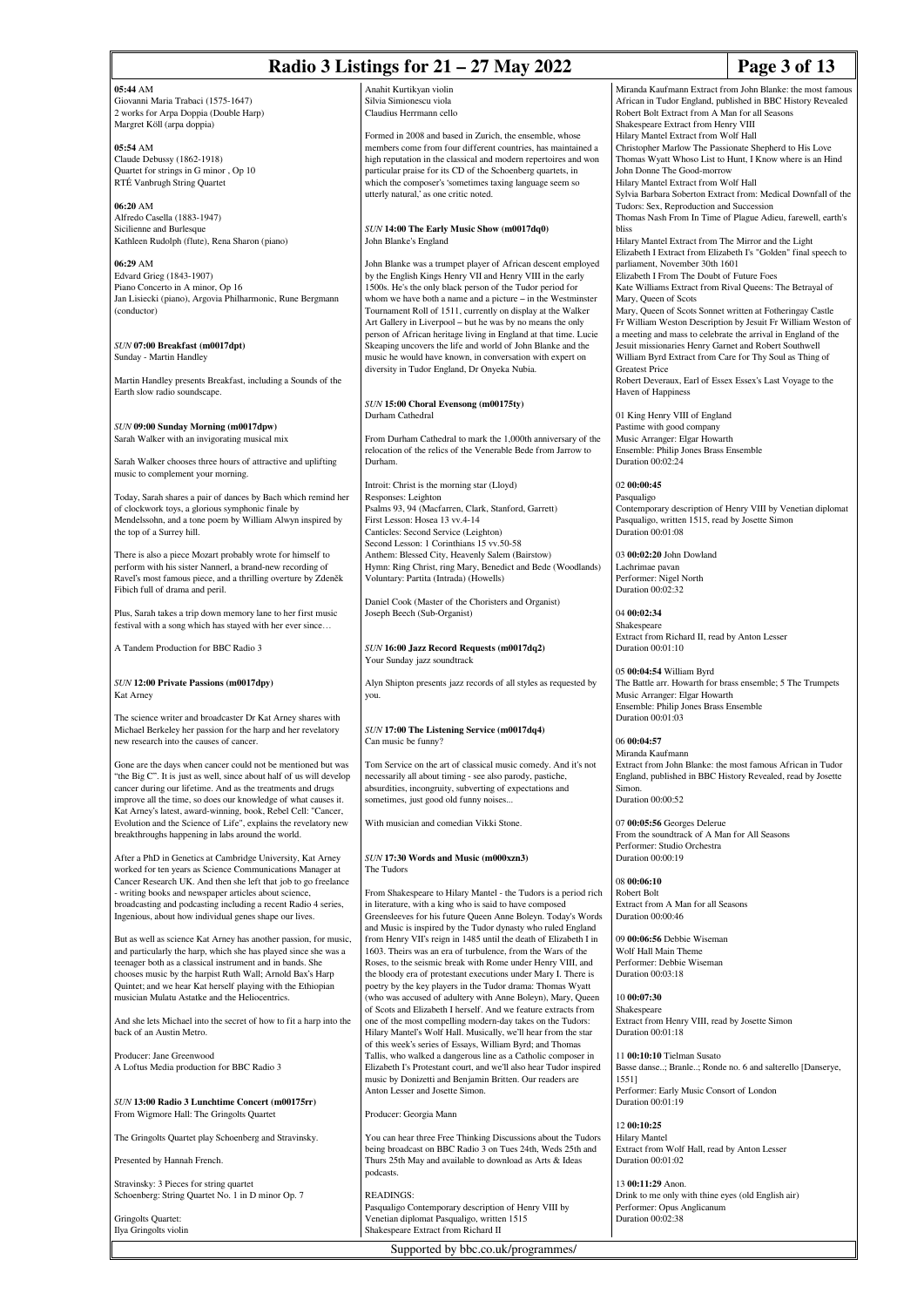# **Radio 3 Listings for 21 – 27 May 2022** Page 4 of 13

14 **00:13:21** Christopher Marlow The Passionate Shepherd to His Love, read by Josette Simon Duration 00:01:35

15 **00:14:55** John Dowland Time stands still on gazing at your face Singer: Emma Kirkby Performer: Anthony Rooley Duration 00:04:30

16 **00:19:00** Gerald Finzi Music for Love's Labour's Lost - 4. The Hunt Orchestra: Royal Philharmonic Orchestra Conductor: Vernon Handley Duration 00:02:23

17 **00:19:20** Thomas Wyatt Whoso List to Hunt, I Know where is an Hind, read by Anton Lesser Duration 00:01:05

18 **00:21:05** Gaetano Donizetti Anna Bolena, Act 2: "Piangete voi?... Singer: Maria Callas Orchestra: Philharmonia Orchestra Conductor: Nicola Rescigno Duration 00:04:28

19 **00:25:35** Thomas Tallis Fantasia a 5 Performer: Fretwork Duration 00:03:27

20 **00:25:50** John Donne The Good-morrow, read by Anton Lesser Duration 00:01:47

21 **00:28:50** Debbie Wiseman Anna Regina Performer: Debbie Wiseman Duration 00:03:03

22 **00:29:10** Hilary Mantel Extract from Wolf Hall, read by Josette Simon Duration 00:01:29

23 **00:31:55** Sylvia Barbara Soberton Extract from: Medical Downfall of the Tudors: Sex, Reproduction and Succession, read by Josette Simon Duration 00:01:09

24 **00:33:05** Anonymous/Henry VIII Four consort pieces Performer: Musica Antiqua of London Duration 00:01:35

25 **00:33:20** Thomas Nash From In Time of Plague [Adieu, farewell, earth<sup>[9]</sup>s bliss] read by Anton Lesser Duration 00:01:27

26 **00:34:50** William Byrd Come to me, grief, for ever Performer: Consort of Musicke Duration 00:05:01

27 **00:39:45** Debbie Wiseman Forgive me Performer: Debbie Wiseman Duration 00:02:09

28 **00:40:06** Hilary Mantel Extract from The Mirror and the Light, read by Anton Lesser Duration 00:01:05

29 **00:40:55** Benjamin Britten Gloriana - symphonic suite (Op.53a) [with tenor solo ad lib], The Tournament Orchestra: BBC Philharmonic Conductor: Edward Gardner Duration 00:02:25

30 **00:44:05** Elizabeth I Extract from Elizabeth I<sup>n</sup>s **n**Golden<sup>*n*</sup> final speech to parliament, November 30th 1601, read by Josette Simon Duration 00:01:40

31 **00:45:45** William Byrd Oh lord, make thy servant Elizabeth Ensemble: Tallis Scholars Director: Peter Phillips

Duration 00:03:04

32 **00:48:29** Max Richter My Crown from Mary, Queen of Scots Performer: Jane Marshall Performer: Hugh Webb Ensemble: London Voices Performer: Jean Kelly Performer: Jean Kelly Duration 00:02:51

33 **00:48:40** Elizabeth I From The Doubt of Future Foes, read by Josette Simon Duration 00:01:01

34 **00:51:15** Gaetano Donizetti Quel sangue versato al cielo s'innalza from Roberto Devereux Singer: Diana Damrau Choir: Chorus of the National Academy of Santa Cecilia Orchestra: Orchestra of the Academy of Santa Cecilia, Rome Conductor: Sir Antonio Pappano Duration 00:05:07

35 **00:56:15** William Brade Cornish dance; Irish dance; Scottish dance Performer: His Majestys Sagbutts and Cornetts Duration 00:01:52

36 **00:56:38** Kate Williams Extract from Rival Queens: The Betrayal of Mary, Queen of Scots, read by Anton Lesser Duration 00:01:30

37 **00:58:11** John Barry Mary's Theme (from soundtrack to Mary, Queen of Scots 1971) Duration 00:02:34

38 **01:01:43** Trad. Hard Is My Fate Performer: Jordi Savall Performer: Andrew Lawrence-King Duration 00:03:01

39 **01:02:02** Mary, Queen of Scots Sonnet written at Fotheringay Castle, read by Josette Simon Duration 00:01:15

40 **01:03:45** Anon. Lament of Mary, Queen of Scots, On the Approach of Spring Performer: Ryland Angel Ensemble: Parthenia Music Arranger: Richard Einhorn Duration 00:03:59

41 **01:07:42** William Byrd Verse (Fantasia in C major no.4) for keyboard (MB.**27.28**) Performer: Simon Preston Duration 00:01:04

42 **01:08:02** Fr William Weston Description by Jesuit Fr William Weston of a meeting and mass to celebrate the arrival in England of the Jesuit missionaries Henry Garnet and Robert Southwell, read by Josette Simon Duration 00:00:28

43 **01:08:40** William Byrd Mass for 5 voices, Gloria Ensemble: Tallis Scholars Director: Peter Phillips Duration 00:04:57

44 **01:08:50** William Byrd Extract from Care for Thy Soul as Thing of Greatest Price, read by Anton Lesser Duration 00:01:03

45 **01:10:46** Debbie Wiseman Master of Phantoms Performer: Debbie Wiseman Duration 00:01:59

46 **01:11:00** Robert Deveraux, Earl of Essex Essex's Last Voyage to the Haven of Happiness, read by Anton Lesser Duration 00:01:20

*SUN* **18:45 Sunday Feature (m000j969)** Electronic India

In 2018 Paul Purgas found a box of dusty reel to reel tapes in the National Institute of Design, Ahmedabad. They featured a collection of intriguing electronic compositions made by a

Supported by bbc.co.uk/programmes/

series of unknown composers dated from 1969 to 1973. In this documentary Paul sets out to find the musicians he heard on the tapes and to discover more about this little-known chapter of Indian music history.

The National Institute of Design (NID) was a design school in Western India which during the 1960s became a creative hub, where leading international artists came to teach, share ideas and socialise. Louis Kahn, David Tudor, Iannis Xenakis and John Cage all passed through the college. The NID also housed an electronic music studio containing an early Moog synthesizer. Paul's discovery raises some intriguing question how did such a rare piece of technology come to crash land in Ahmedabad in the late 1960s, what else was recorded there, and why have we not heard of it before?

Paul Purgas is a British electronic musician. Born to Indian parents and raised in the UK, he has created a form of electronic music that owes as much to Xenakis as it does Detroit Techno - but in all his years of researching his craft, he has always looked West, from Stockhausen in Cologne, to Laurie Spiegel at Bell Labs to tell the story of electronic music. Until Now.

Produced by Alannah Chance. A Reduced Listening Production for BBC Radio 3

*SUN* **19:30 Drama on 3 (m0017dq7)** The Hummingbird

Sandro Veronesi's award-winning, bestselling novel, The Hummingbird, adapted as a play for BBC Radio 3.

An impressionistic, dreamlike telescoping of a life into 60 minutes, this adaptation by John Retallack weaves together voices, soundscape, music, and the authentic sounds and textures of Italy.

The Hummingbird won the Premio Strega, Italy's major literary award, and is a No.1 international bestseller. Marco Carrera, is 'the hummingbird' who stands still as he navigates the challenges of life – confronting the death of his sister; taking care of his elderly parents; raising his granddaughter when her mother can no longer be there for her; and coming to terms with his love for Luisa. It is a romance of a different kind, and the story portrays a hero who can give more easily than he can take it. A sportsman and gambler, Marco is above all a truly gentle man - right up to the last hour of his life when he brings together those he loves to bid farewell.

The Hummingbird is produced by The Story of Books for BBC Radio 3.

Cast:

The Author ..... Paul Ansdell Marco ..... Simon Lenagan Luisa .... Caroline Faber Dr Carradori ..... Dan Krikler Adele ..... Katie Walton Miraijin ..... Darcy Dixon

Sound design by Jon Nicholls

The 'Hummingbird' poem is by Raymond Carver.

The Hummingbird was translated from the Italian by Elena Pala. It was adapted and directed by John Retallack, and produced by Emma Balch for The Story of Books.

*SUN* **20:30 Radio 3 in Concert (m0017dq9)** Patrick Watson with Jules Buckley and the BBC Symphony Orchestra

Musical omnivore Patrick Watson has given us some of the most beautiful songs of recent years. He has garnered a dedicated following of deep-listening fans, all of them attracted by music that mines deep subtlety from its expansive tendencies. Watson's musical outlook ranges from rock to classical chamber music via cabaret and film soundtracks. His gift for melody and narrative and his personal vocal delivery have secured his status as one of the most distinctive songwriters of his generation. With its deep regard for texture, silence and emotion, Watson's music has always glanced towards the huge universe of the symphony orchestra. This concert, recorded at the Barbican Hall in February, was conducted by the BBC SO's Creative Artist in Association Jules Buckley - who also wrote many of the arrangements. Watson fans and newcomers alike will hear his songs magnified to reveal all their artful depth.

Dark > Light (Patrick Watson and Jules Buckley) Lost With You (Patrick Watson arr. Jochen Neuffer) The Wave (Patrick Watson arr. Tom Trapp) Big Bird in a Small Cage (Patrick Watson and Gabriel Desjardins) Wooden Arms (Patrick Watson arr. Jules Buckley)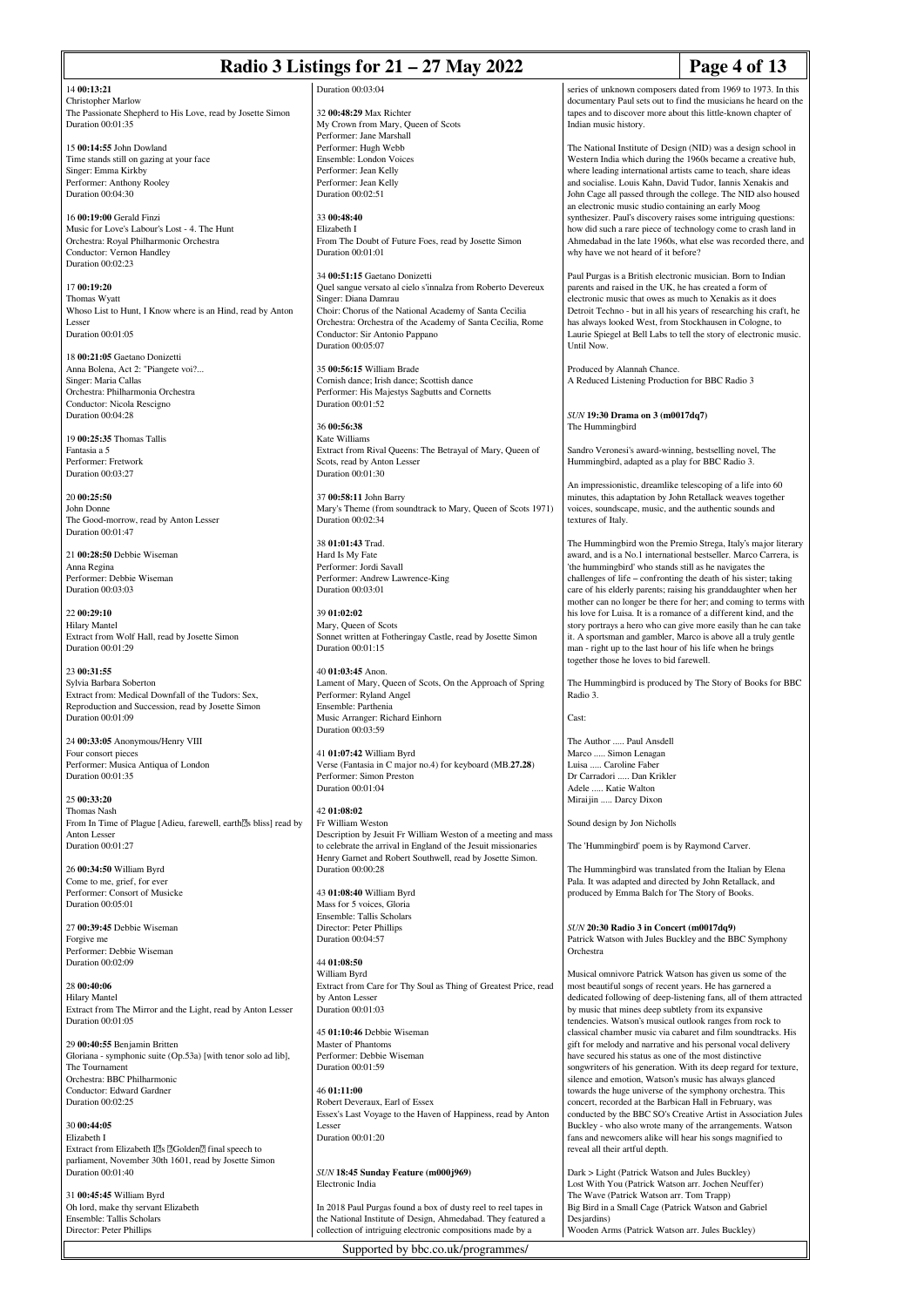# **Radio 3 Listings for 21 – 27 May 2022 Page 5 of 13**

Beijing (Patrick Watson arr. Jules Buckley) Melody Noir\* (Patrick Watson) In Circles (Joseph Grass, Robbie Kuster, Mikhail Stein, Patrick Watson arr. Jochen Neuffer) Adventures in Your Own Backyard (Patrick Watson arr. Jules Buckley) Man Like You (Patrick Watson arr. Jules Buckley) Look at You (Patrick Watson and Gabriel Desjardin)<sup>\*</sup> Turn Into the Noise (Patrick Watson arr. Tom Trapp) Je te laisserai des mots (Patrick Watson arr. Jochen Neuffer) Here Comes the River (Patrick Watson arr. Jules Buckley) Where the Wild Things Are (Patrick Watson arr. Jules Buckley) Encores: To Build a Home (Patrick Watson and Jason Swinscoe arr. Jules Buckley) Lighthouse (Patrick Watson arr. Jules Buckley) Man under the Sea (Patrick Watson arr. Jules Buckley)

Patrick Watson (vocals, piano/synth) Mikhail Stein (bass guitar) Dana Gavanski\* (vocals) Andrew Barr (drums) London Contemporary Voices BBC Symphony Orchestra Jules Buckley (conductor)

## *SUN* **22:10 Record Review Extra (m0017dqc)** Janacek's Jenufa

Hannah French offers listeners a chance to hear at greater length the recordings reviewed and discussed in yesterday's Record Review, including a complete act from the recommended version of Janacek's opera Jenufa, this week's Building a Library work.

*SUN* **23:00 Anoushka Shankar's Journey Through Indian Classical Music (m0017dqf)** Across the World

In the final episode of this three-part series, Anoushka Shankar explores the influence that Indian classical music has had across the world, from Philip Glass, Terry Riley and The Beatles to the music of Bollywood and jazz, and artists working between the western and Indian classical traditions. She also explores how the folk music of India itself left an indelible mark on Hindustani and Carnatic music.

Steeped in the traditions of the music, and a sitarist herself, Anoushka Shankar is our guide to the stories, theories and recordings of Indian classical music and what makes it so rich.

## **MONDAY 23 MAY 2022**

*MON* **00:00 The Music & Meditation Podcast (m0017dqh)** 2. Body positivity with Megan Jayne Crabbe

NAO meets author, blogger and social media legend Megan Jayne Crabbe to chat about body positivity - how we see ourselves, the pressure to look a certain way and the anxiety that can cause - and how meditation can help. The music that soundtracks Megan's guided meditation was composed by Liam Taylor-West and recorded by the BBC Concert Orchestra exclusively for this episode. Whether you're just starting to meditate or you're a seasoned meditator, this is the perfect podcast for you.

Music you'll hear in this episode includes: Chopin: Berceuse Op 57 Liam Taylor-West: A Slow Breath Frank Bridge: Meditation from 4 Short Pieces for cello and piano Elgar: Salut d'amour

01 **00:02:58** Frédéric Chopin Berceuse Op 57 Duration 00:03:15

02 **00:11:30** Liam Taylor-West A Slow Breath Conductor: Ben Palmer Orchestra: BBC Concert Orchestra Duration 00:11:00

03 **00:22:43** Frank Bridge Meditation from 4 Short Pieces for cello and piano Duration 00:01:58

04 **00:25:17** Edward Elgar Salut d'amour Duration 00:03:09

*MON* **00:30 Through the Night (m0017dqk)** Stravinsky and Rachmaninov

Stravinsky and Rachmaninov from Norway. Catriona Young presents.

**12:31** AM Igor Stravinsky (1882-1971) Pulcinella, ballet suite Stavanger Symphony Orchestra, Anna-Maria Helsing (conductor)

**12:55** AM Sergey Rachmaninov (1873-1943) Piano Concerto No. 2 in C minor, op. 18 Christian Ihle Hadland (piano), Stavanger Symphony Orchestra, Anna-Maria Helsing (conductor)

**01:28** AM Dietrich Buxtehude (1637-1707) Membra Jesu nostri - 7 passion cantatas BuxWV.75 Barbara Schlick (soprano), Monika Frimmer (soprano), Michael Chance (alto), Christoph Pregardien (tenor), Peter Kooy (bass), Knabenchor Hannover, Amsterdam Baroque Orchestra, Ton Koopman (conductor)

**02:31** AM Ludwig van Beethoven (1770 - 1827) Quartet for strings (Op 131) in C sharp minor Paizo Quartet, Mikkel Futtrup (violin), Kirstine Futtrup (violin), Magda Stevensson (viola), Toke Møldrop (cello)

**03:11** AM Dmitry Shostakovich (1906-1975) Cello Sonata in D minor, Op 40 Stéphane Tétreault (cello), Marc-André Hamelin (piano)

**03:42** AM Frano Parać (b.1948) Guitar Trio Zagreb Guitar Trio

**03:47** AM Anton Bruckner (1824-1896) 2 graduals for chorus: Locus iste & Christus Factus est Danish National Radio Choir, Jesper Grove Jorgensen (conductor)

**03:55** AM Alexander Glazunov (1865-1936) Mazurka in F sharp minor, Op 25 no 2 Stefan Lindgren (piano)

**04:02** AM Silvestre Revueltas (1899-1940) Sensemaya Polish Radio Orchestra in Warsaw, Christian Vasquez (conductor)

**04:10** AM Francesco Cavalli (1602-1676) Sonata a 8 Concerto Palatino

**04:15** AM Fryderyk Chopin (1810-1849) Prelude in D flat major, Op 28 no 15, 'Raindrop' Zheeyoung Moon (piano)

**04:20** AM Arcangelo Corelli (1653-1713) Concerto Grosso in D Op 6 No 4 Europa Galante, Fabio Biondi (director)

**04:31** AM Georg Philipp Telemann (1681-1767) "Giovedi" TWV42:Es2 – from "Pyrmonter Kurwoche" Albrecht Rau (violin), Heinrich Rau (viola), Clemens Malich (cello), Wolfgang Hochstein (harpsichord)

**04:40** AM Johann Nepomuk Hummel (1778-1837) Rondo in B minor Op.109 Stefan Lindgren (piano)

**04:49** AM Arnaut Daniel (c.1150-c.1200) 2 Chansons: Dohl mot son plan e prim & Lo ferm voler qu'el cor m'intra Sequentia Köln

**04:58** AM Wolfgang Amadeus Mozart (1756-1791) Adagio and fugue for strings (K.546) in C minor Risør Festival Strings

**05:06** AM Domenico Scarlatti (1685-1757) Sonata in G minor (K 88) for 2 harpsichords Dagmara Kapczyńska (harpsichord), Gwennaëlle Alibert (harpsichord)

**05:14** AM Rudolf Matz (1901-1988) Ballade for violin, cello & piano Zagreb Piano Trio

**05:22** AM François-Joseph Gossec (1734-1829) Symphony (Op.5 No.3) in D major, 'Pastorella' Tafelmusik Orchestra, Jeanne Lamon (conductor)

**05:38** AM Franz Schubert (1797-1828) 4 Impromptus, D.899, Op.90 Francesco Piemontesi (piano)

**06:05** AM John Carmichael (b.1930) Trumpet Concerto (1972) Kevin Johnston (trumpet), West Australian Symphony Orchestra, David Measham (conductor)

*MON* **06:30 Breakfast (m0017drd)** Monday - Petroc's classical mix

Petroc Trelawny presents Radio 3's classical breakfast show, featuring listener requests.

Email 3breakfast@bbc.co.uk

*MON* **09:00 Essential Classics (m0017drg)** Georgia Mann

Georgia Mann plays the best in classical music, with familiar favourites alongside new discoveries and musical surprises.

0915 Playlist starter – listen and send us your ideas for the next step in our musical journey today.

1010 Song of the Day – harnessing the magic of words, music and the human voice.

1030 Playlist reveal – a sequence of music suggested by you in response to our starter today.

1100 Vaughan Williams Snapshot – this week Kate Romano offers us five sketches of Ralph Vaughan Williams, taking a sideways glance at the great composer's life and music.

1130 Slow Moment – time to take a break for a moment's musical reflection.

## *MON* **12:00 Composer of the Week (m0017drj)** Vaughan Williams Today

1948-1951 Nostalgia for Spring

Donald Macleod explores the late 1940s and early 50s as Adeline's arthritis becomes increasingly worse, and Vaughan Williams - now in his mid-70s - begins to feel his age.

This month, Donald Macleod takes a new look at one of Britain's best loved composers, Ralph Vaughan Williams, as part of Radio 3's 'Vaughan Williams Today' season - marking the 150th anniversary of the composer's birth. Over the cours of four weeks and twenty programmes, Donald will be delving into Vaughan Williams's life story and work in intriguing detail, and he'll also be talking to some of the leading authorities on Vaughan Williams to share and explore fresh perspectives on a variety of overlooked and less well known aspects of his life and work, forming a comprehensive and absorbing portrait of a composer whose body of work has had such an enduring impact on British cultural life.

In this, the final week of Composer of the Week's landmark series, Donald will focus primarily on the years 1948-1958, the final decade of Vaughan Williams's life. The composer was, by this point recognised as the Grand Old Man of English music, and for a younger generation of British composers had begun to represent the establishment. He was also beginning to feel his age but was still managing to surprise critics with some of his new works, and he showed little sign of slowing down, continuing to lead a busy life, and launching into new endeavours too: foreign travels which included a major tour of the US, a major house move, and, following the death of Adeline, a second marriage. Donald will also be speaking to Vaughan Williams experts Ceri Owen and Alain Frogley about Adeline Fisher and Ursula Wood, Vaughan Williams's two wives, and about Vaughan Williams's legacy, and the changing reception to his music since his death.

In Monday's programme, Donald explores the late 40s and early 50s as Adeline's arthritis becomes increasingly worse, and Vaughan Williams – now in his mid-70s - begins to suffer from a series of aches and pains, and sees his first real concert hall failure.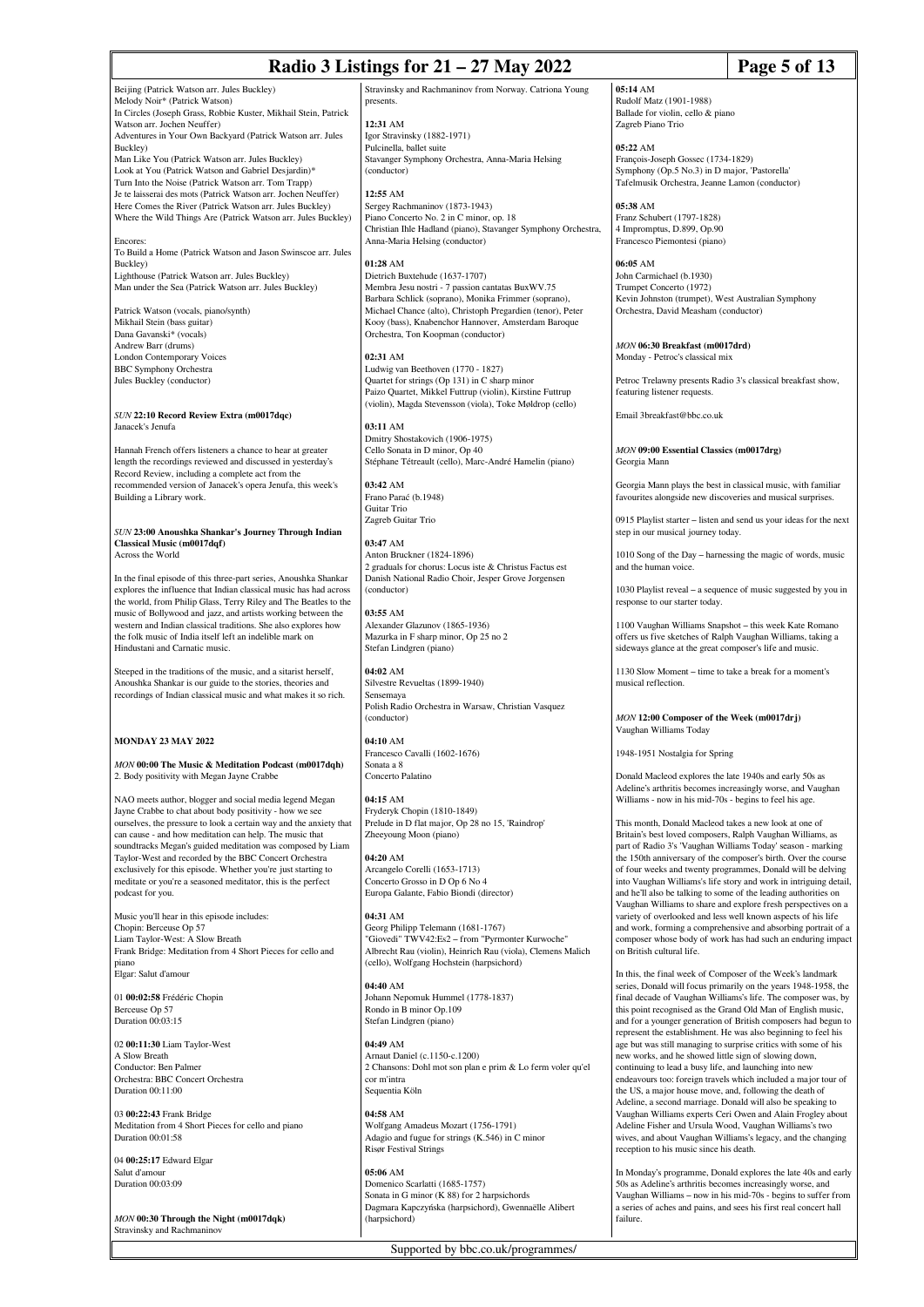| Radio 3 Listings for $21 - 27$ May 2022<br>Page 6 of 13                                                                                                                                                                                                            |                                                                                                                                                                                                                                                               |                                                                                                                                                                                                                                                       |  |
|--------------------------------------------------------------------------------------------------------------------------------------------------------------------------------------------------------------------------------------------------------------------|---------------------------------------------------------------------------------------------------------------------------------------------------------------------------------------------------------------------------------------------------------------|-------------------------------------------------------------------------------------------------------------------------------------------------------------------------------------------------------------------------------------------------------|--|
| Symphony no. 6 in E minor - I. Allegro<br>Royal Liverpool Philharmonic Orchestra<br>Andrew Manze, conductor                                                                                                                                                        | A mixed bill from Helen Charlston, Rob Luft and Anastasia<br>Kobekina, all of whom appear this week at the Norfolk and<br>Norwich Festival.                                                                                                                   | MON 19:30 Radio 3 in Concert (m0017drv)<br>Stockholm Philharmonic Orchestra                                                                                                                                                                           |  |
| Prayer to the Father of Heaven<br>Worcester Cathedral Choir<br>Christopher Robinson, director                                                                                                                                                                      | Purcell: O lead me to some peaceful gloom<br>Helen Charlston (mezzo soprano), Toby Carr (lute)                                                                                                                                                                | Ryan Bancroft conducts the Stockholm Philharmonic Orchestra<br>at the Stockholm Concert Hall in music by Stenhammar and<br>Rimsky-Korsakov, and Hannah Kendall's 2017 piece "The<br>Spark Catchers". Cellist Sol Gabetta also joins the orchestra for |  |
| An Oxford Elegy (excerpt)<br>Simon Callow, narrator                                                                                                                                                                                                                | Fauré: Les Berceaux, Op.23 No.1<br>Anastasia Kobekina (cello), Luka Okros (piano)                                                                                                                                                                             | a performance of Saint-Saens's Cello Concerto No.1.<br>Introduced by Fiona Talkington.                                                                                                                                                                |  |
| Tenebrae<br>Aurora Orchestra<br>Nigel Short, conductor                                                                                                                                                                                                             | Rob Luft / Elina Duni: Lost Ships<br>Elina Duni (vocals), Rob Luft (electric guitar), Fred Thomas<br>(piano)                                                                                                                                                  | 7.30pm<br>Wilhelm Stenhammar - Excelsior!<br>Camille Saint-Saens - Concerto for cello & orchestra No.1 in A                                                                                                                                           |  |
| Concerto Grosso for strings<br>New Zealand Symphony Orchestra<br>James Judd, conductor                                                                                                                                                                             | Thelonius Monk arr. Luft and Duni: Round midnight<br>Elina Duni (vocals), Rob Luft (electric guitar), Fred Thomas<br>(piano)                                                                                                                                  | minor, Op.33<br>Sol Gabetta (cello)<br>Stockholm Philharmonic Orchestra                                                                                                                                                                               |  |
| Pilgrim's Progress - House Beautiful<br>John Noble, baritone (The Pilgrim)<br>Sheila Armstrong, soprano; Marie Hayward, soprano; Gloria                                                                                                                            | Arvo Pärt: Fratres<br>Johan Dalene (violin), Charles Owen (piano)                                                                                                                                                                                             | Ryan Bancroft (conductor)<br><b>INTERVAL</b>                                                                                                                                                                                                          |  |
| Jennings, mezzo-soprano (Three Shining Ones)<br>Ian Partridge, tenor (Interpreter)<br>London Philharmonic Choir & Orchestra<br>Sir Adrian Boult, conductor                                                                                                         | <b>MON 17:00 In Tune (m0017drs)</b><br>SeokJong Baek, Andrew Carwood, Danny Driver                                                                                                                                                                            | Claude Debussy - Sonata for cello & piano<br>Sol Gabetta (cello)<br>Hélène Grimaud (piano)                                                                                                                                                            |  |
| Producer: Sam Phillips                                                                                                                                                                                                                                             | South Korean tenor SeokJong Baek joins Sean to sing live in<br>the studio. He's currently appearing in the title role of Saint-<br>Saëns' Samson et Dalila at the Royal Opera House. Pianist<br>Danny Driver also plays live, and Andrew Carwood, Director of | Hannah Kendall - On the Chequer'd Field Array'd<br>Andrew Matthews-Owen (piano)                                                                                                                                                                       |  |
| MON 13:00 Radio 3 Lunchtime Concert (m0017drl)<br>Catriona Morison - Sea Pictures                                                                                                                                                                                  | Music at St Paul's Cathedral, visits the studio to tell Sean about<br>the world's oldest choral festival, which returns to the Cathedral<br>this year.                                                                                                        | c. 8.40pm<br>Hannah Kendall - The Spark Catchers<br>Nikolai Rimsky-Korsakov - Capriccio espagnol, Op.34                                                                                                                                               |  |
| Live from Wigmore Hall: the mezzo-soprano Catriona Morison<br>sings Brahms, Schumann and Elgar.<br>The Scottish-German mezzo is joined by the pianist Julius                                                                                                       | MON 19:00 In Tune Mixtape (m0008ypn)<br>Power through with classical music                                                                                                                                                                                    | Stockholm Philharmonic Orchestra<br>Ryan Bancroft (conductor)                                                                                                                                                                                         |  |
| Drake in a recital of rich Romanticism; a perfect opportunity to<br>relish the golden voice which earned her the title 2017 BBC<br>Cardiff Singer of the World and a place on Radio 3's New<br>Generation Artists scheme.                                          | While Schumann is drifting off, Pushkin wants us to wake up,<br>and a boat trip to Skye ends up in Famagusta in Cyprus - it must<br>be the land of contradictions that is the In Tune Mixtape                                                                 | MON 22:00 Music Matters (m0017dp5)<br>[Repeat of broadcast at 11:45 on Saturday]                                                                                                                                                                      |  |
| Presented by Hannah French.                                                                                                                                                                                                                                        | Producer: Bill Nicholls                                                                                                                                                                                                                                       | MON 22:45 The Essay (m0017drx)                                                                                                                                                                                                                        |  |
| Brahms: Dein blaues Auge hält so still Op. 59 No. 8<br>Brahms: Die Mainacht Op. 43 No. 2<br>Brahms: Mädchenlied Op. 107 No. 5<br>Brahms: Meine Liebe ist grün Op. 63 No. 5<br>R. Schumann: 6 Gedichte von N Lenau und Requiem Op. 90<br>Elgar: Sea Pictures Op. 37 | 01 00:00:52 Thomas Morley<br>My bonny lasse shee smyleth<br>Music Arranger: Mark Kroll<br>Ensemble: Canadian Brass<br>Duration 00:01:26                                                                                                                       | Adrian Edmondson - Signs of Life (Series 2)<br>Creativity<br>In this second series of essays, Adrian Edmondson finds five<br>ways to consider moments of personal and career highs, lows<br>and the bits in-between.                                  |  |
| Catriona Morison (mezzo-soprano)<br>Julius Drake (piano)                                                                                                                                                                                                           | 02 00:04:37 A. C. Macleod<br>The Skye Boat Song<br>Music Arranger: Heathcote Statham<br>Choir: Choir of New College Oxford                                                                                                                                    | 1. Creativity<br>In which Adrian Edmondson looks back from his early triumph<br>at primary school as the Angel Gabriel to what went wrong with                                                                                                        |  |
| MON 14:00 Afternoon Concert (m0017drn)<br>Monday - Pablo González conducts Brahms                                                                                                                                                                                  | Conductor: Edward Higginbottom<br>Duration 00:04:03                                                                                                                                                                                                           | his hugely successful television sitcom and live show, Bottom,<br>and his relationship with Rik Mayall:                                                                                                                                               |  |
| Ian Skelly introduces performances with a Spanish flavour,<br>today featuring the RTVE Symphony Orchestra performing<br>Brahms's First Symphony in Madrid and 17th-century choral<br>music from the Cererols Choir in Barcelona.                                   | 03 00:05:03 Gustav Mahler<br>Das Lied von der Erde: 3. Von Der Jugend<br>Singer: Jonas Kaufmann<br>Orchestra: Vienna Philharmonic<br>Conductor: Jonathan Nott                                                                                                 | "Over thirteen years we create three series, one feature film and<br>five two-hour live shows, it's very satisfying until - it isn't<br>anymore. One day I look in the larder and find I'm slightly<br>bored of this diet."                           |  |
| Including:                                                                                                                                                                                                                                                         | Duration 00:03:08<br>04 00:08:04 Traditional Russian                                                                                                                                                                                                          | Adrian Edmondson studied drama at Manchester University<br>where he met his comedy partner Rik Mayall. He and Rik were<br>part of the first wave of Alternative Comedy where their                                                                    |  |
| Anselm Ferrer: Ave Maria<br>Cererols Choir                                                                                                                                                                                                                         | <b>Moscow Nights</b><br>Ensemble: Die Österreichischen Salonisten<br>Duration 00:04:33                                                                                                                                                                        | glorious pursuit of laughter and anarchic performances changed<br>the comedic landscape forever. He starred as Vyvyan in The<br>Young Ones, the series that blasted its way onto our screens                                                          |  |
| Richard Strauss: Don Juan<br><b>BBC Scottish Symphony Orchestra</b><br>Donald Runnicles, conductor                                                                                                                                                                 | 05 00:12:34 Ildebrando Pizzetti<br>On the Quay of the Port of Famagusta (from incidental music<br>to La pisanella)                                                                                                                                            | tearing into our preconceptions of what television comedy could<br>be. It was followed by Bottom which ran for three series on<br>BBC television, had a spin-off film (Guest Hotel Paradiso), and<br>became a live show.                              |  |
| Joan Cererols (1618-1676): Dies Irae<br>Cererols Choir<br>Marc Diaz, conductor                                                                                                                                                                                     | Orchestra: Orchestre de la Suisse Romande<br>Conductor: Lamberto Gardelli<br>Duration 00:02:59                                                                                                                                                                | Adrian's career has since taken him into 'straight' acting as well,<br>at the RSC, BBC TV's War and Peace and EastEnders. He is a<br>writer of books for adults and children; and co-wrote the                                                        |  |
| Mendelssohn: Capriccio in E minor Op.81/3<br><b>Casals Quartet</b>                                                                                                                                                                                                 | 06 00:15:31 Johann Sebastian Bach<br>Herr Gott, dich loben alle wir (Cantata No 130)<br>Ensemble: Bach Collegium Japan                                                                                                                                        | television series Teenage Kicks. He has had an award-winning<br>music career with his band The Bad Shepherds which fused<br>punk and folk. And he is an award-winning music video                                                                     |  |
| 3.00<br>Brahms: Symphony No 1 in C minor<br>RTVE Symphony Orchestra<br>Pablo González, conductor                                                                                                                                                                   | Conductor: Masaaki Suzuki<br>Duration 00:03:03<br>07 00:18:34 Robert Schumann                                                                                                                                                                                 | producer.<br>Written and read by Adrian Edmondson<br>Produced by Caroline Raphael                                                                                                                                                                     |  |
| Jésus Torres: Transfiguration for cello, accordion and string<br>orchestra<br>Asler Polo, cello                                                                                                                                                                    | Kind im Einschlummern (Kinderszenen, Op 15)<br>Performer: Marc-André Hamelin<br>Duration 00:02:13                                                                                                                                                             | Recorded by Shane O'Byrne at The Soundhouse<br>Edited by Nick Manasseh at The Yard<br>A Dora Production for BBC Radio 3                                                                                                                               |  |
| Iñaki Alberdi, accordion<br>RTVE Symphony Orchestar<br>Pablo González, conductor                                                                                                                                                                                   | 08 00:20:44 Georgy Sviridov<br>Reveille is Sounded (Pushkin's Garland)<br>Author: Alexei Tolstoy                                                                                                                                                              | MON 23:00 Night Tracks (m0017drz)<br>Music for the evening                                                                                                                                                                                            |  |
| Joan Marc: Requiem - Sanctus/Benedictus, Angus Dei,<br>Communio, Absolta<br>Cererols Choir                                                                                                                                                                         | Choir: Moscow New Choir<br>Conductor: Elena Rastvorova<br>Duration 00:04:15                                                                                                                                                                                   | Sara Mohr-Pietsch presents an adventurous, immersive<br>soundtrack for late-night listening, from classical to<br>contemporary and everything in between.                                                                                             |  |
| Marc Díaz, conductor                                                                                                                                                                                                                                               | 09 00:24:57 William Grant Still<br>Romance                                                                                                                                                                                                                    |                                                                                                                                                                                                                                                       |  |
| <b>MON 16:30 New Generation Artists (m0017drq)</b>                                                                                                                                                                                                                 | Performer: Marcus Eley<br>Performer: Lucerne DeSa                                                                                                                                                                                                             | <b>TUESDAY 24 MAY 2022</b>                                                                                                                                                                                                                            |  |

*MON* **16:30 New Generation Artists (m0017drq)** Johan Dalene plays Arvo Part

Supported by bbc.co.uk/programmes/

*TUE* **00:30 Through the Night (m0017ds1)**

Duration 00:05:12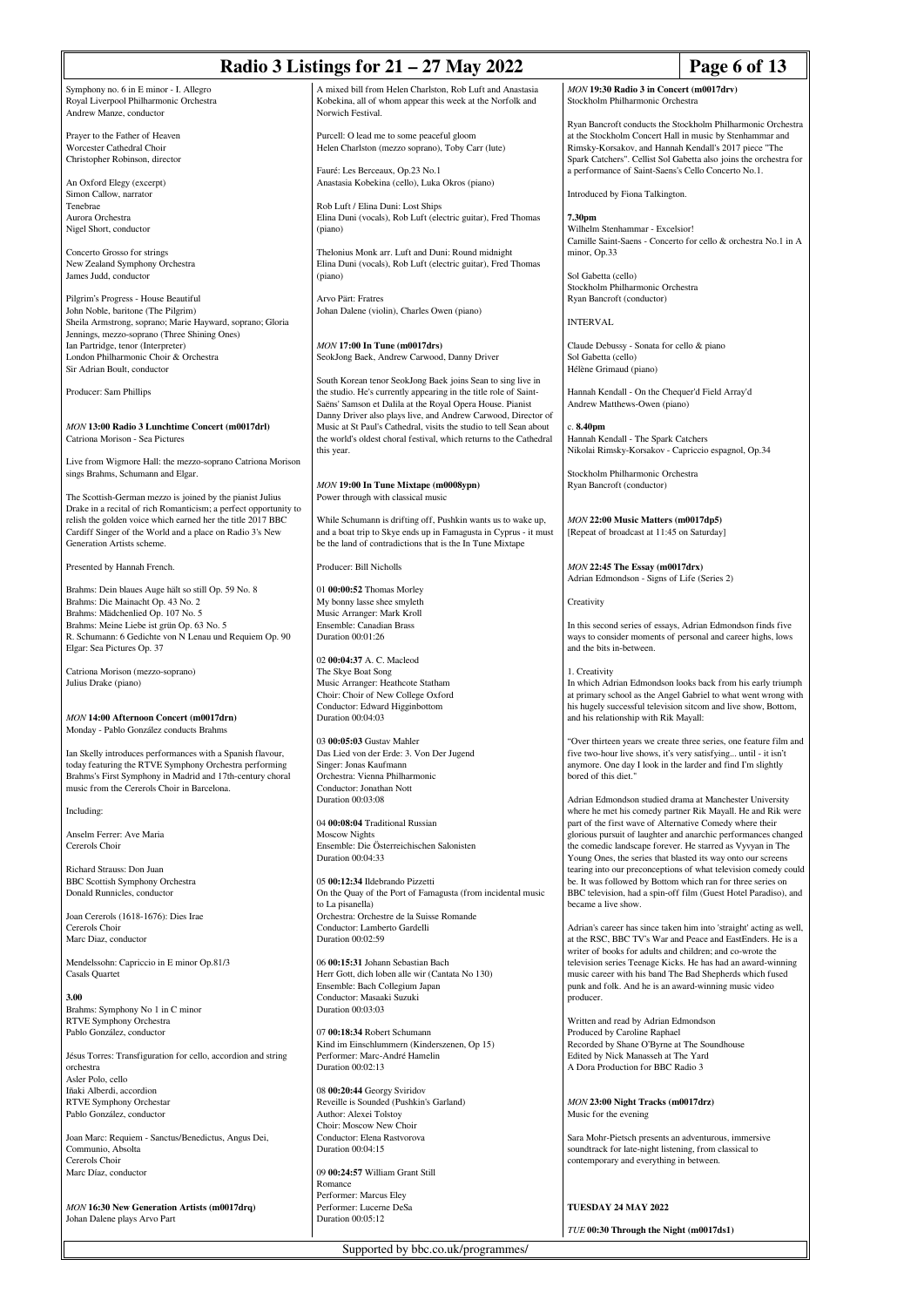# **Radio 3 Listings for 21 – 27 May 2022** Page 7 of 13

Bulgarian Culture and Cyrillic Day

sic featuring Bulgarian composers and performers to celebrate the Day of Bulgarian Alphabet, Bulgarian Enlightenment and Culture, which is marked every year on 24 May. Catriona Young presents.

**12:31** AM Pancho Vladigerov (1899-1978) Four Frescoes, Op 69: In Place of an Introduction; Cockette Dance: Archaic Song: Dance Humoresque Krassimir Gatev (piano)

**12:37** AM Pancho Vladigerov (1899-1978) Three Bagatelles, Op 70: Sorrow; Little Ballad. Andantino; **Humoresque** Krassimir Gatev (piano)

**12:42** AM Gheorghi Arnaoudov (b.1957) Landscape with Birds, for violin and piano Ludmil Nenchev (violin), Alexander Vassilenko (piano)

**12:47** AM Gheorghi Arnaoudov (b.1957) Le Rappel des Rameaux (Sound wrappings II), for piano solo (2009) Mario Angelov (piano)

### **12:57** AM

Gheorghi Arnaoudov (b.1957) Barocus ex Machina. Concerto for piano, hammerklavier, harpsichord and orchestra Daniela Dikova (piano), Galina Draganova (soloist), Vasily Ilisavsky (harpsichord), Bulgarian National Radio Symphony Orchestra, Georgi Dimitrov (conductor)

**01:10** AM Pancho Vladigerov (1899-1978) Variations on the Bulgarian Folk Song "Gorda Stara Pianina", Op 3 Krassimir Gatev (piano)

**01:34** AM Gheorghi Arnaoudov (b.1957) Kells, for violoncello solo Anatoli Krastev (violoncello)

### **01:42** AM

Gheorghi Arnaoudov (b.1957) Brahms versus Wagner (Imaginarium super Mathilde Wesendonck), for piano quintet Elena Dikova (piano), Teodora Hristova (violin), Yordan Dimitrov (violin), Demna Gigova (viola), Hristo Tanev (cello)

**01:49** AM Pancho Vladigerov (1899-1978) Classic and Romantic, Op 24 Krassimir Gatev (piano)

**02:05** AM Gheorghi Arnaoudov (b.1957) Laus Solis, for orchestra Bulgarian National Radio Symphony Orchestra, Milen Nachev (conductor)

## **02:15** AM

George Frideric Handel (1685-1759) Concerto Grosso in D major, Op 6 no 5 Sofia Soloists Chamber Ensemble, Plamen Djurov (conductor)

**02:31** AM Dimitar Nenov (1901-1953) Symphony No 1 Bulgarian National Radio Symphony Orchestra, Milen Nachev (conductor)

**03:25** AM Maxim Berezovsky (1745-1777) Do not reject me (Ps.70) Seven Saints Chamber Choir, Dimitar Grigorov (conductor)

**03:33** AM Mikhail Glinka (1804-1857) O polye, polye (Ruslan's Act 2 aria from Ruslan and Lyudmila) Nicola Ghiuselev (bass), Orchestre de l'Opera National de Sofia, Rouslan Raitchev (conductor)

**03:40** AM Georg Philipp Telemann (1681-1767) Sonate de Concert for trumpet in C and organ Blagoj Angelovski (trumpet), Velin Iliev (organ)

**03:51** AM Plamen Djourov (b.1949) Two Ballades, Nos. I & IV Eolina Quartet

**04:00** AM

Claude Debussy (1862-1918) Clair de Lune - from Suite Bergamasque (1890) Lyuba Encheva (piano)

**04:05** AM Modest Mussorgsky (1839-1881), Nikolai Rimsky-Korsakov (orchestrator) St John's Night on the Bare Mountain Bulgarian National Radio Symphony Orchestra, Alexander Vladigerov (conductor)

**04:16** AM Dobri Hristov (1875-1941) Heruvimska pesen No 4 (Cherubic Song) Polyphonia

**04:23** AM Georgi Zlatev-Čerkin (1905-1977) Sevdana for violin and string orchestra (1944) Valentin Stefanov (violin), Bulgarian National Radio Symphony Orchestra, Vassil Kazandjiev (conductor)

**04:31** AM Georgi Kostov (b.1941) Ludicrous Dance for children's chorus Bulgarian National Radio Children's Choir, Hristo Nedyalkov (conductor)

**04:33** AM Dmitry Shostakovich (1906-1975) Waltz no 2 from Suite for Variety Orchestra Eolina Quartet

**04:38** AM Boyan Ikonomov (1900-1973) Days on the river Drava - Heroic Overture Bulgarian National Radio Symphony Orchestra, Mark Kadin (conductor)

**04:48** AM Fryderyk Chopin (1810-1849) Rondo in E flat major, Op 16 Ludmil Angelov (piano)

**04:58** AM Franz Schubert (1797-1828) String Quartet in C minor (D 703) Tilev String Quartet

**05:08** AM Filip Kutev (1903-1982) Sakar Suite, for symphony orchestra Bulgarian National Radio Symphony Orchestra, Vassil Stefanov (conductor)

**05:29** AM Joseph Haydn (1732-1809) Cello Concerto no 1 in C major, Hob.7b.1 Anatoli Krastev (cello), Sofia Soloists Chamber Ensemble, Emil Tabakov (conductor)

**05:55** AM Ivan Spassov (1934-1995) Solveig's Songs: Northern Song; The White Ship; Solveig's Song Sofia Chamber Choir, Vassil Arnaudov (conductor)

**06:04** AM Sergey Prokofiev (1891-1953), David Oistrakh (arranger) Sonata for violin and piano no. 2 (Op.94bis) in D major Vesko Eschkenazy (violin), Ludmil Angelov (piano)

*TUE* **06:30 Breakfast (m0017dqm)** Tuesday - Petroc's classical rise and shine

Petroc Trelawny presents Radio 3's classical breakfast show, featuring listener requests.

Email 3breakfast@bbc.co.uk

*TUE* **09:00 Essential Classics (m0017dqp)** Tom McKinney

Tom McKinney plays the best in classical music, with discoveries and surprises rubbing shoulders with familiar favourites.

0915 Playlist starter – listen and send us your ideas for the next step in our musical journey today.

1010 Song of the Day – harnessing the magic of words, music and the human voice

1030 Playlist reveal – a sequence of music suggested by you in response to our starter today.

1100 Vaughan Williams Snapshot – another of Kate Romano's

Supported by bbc.co.uk/programmes/

sketches of the great composer's life and music which we're featuring throughout this week.

1130 Slow Moment – time to take a break for a moment's musical reflection.

*TUE* **12:00 Composer of the Week (m0017dqr)** Vaughan Williams Today

Ralph, Adeline and Ursula, with Ceri Owen

Donald Macleod and Ceri Owen offer a fresh view of Vaughan Williams's two wives – Adeline Fisher and Ursula Wood – their own creative lives, and their role in the composer's succes

This month, Donald Macleod takes a new look at one of Britain's best loved composers, Ralph Vaughan Williams, a part of Radio 3's 'Vaughan Williams Today' season - marking the 150th anniversary of the composer's birth. Over the course of four weeks and twenty programmes, Donald will be delving into Vaughan Williams's life story and work in intriguing detail, and he'll also be talking to some of the leading authorities on Vaughan Williams to share and explore fresh perspectives on a variety of overlooked and less well known aspects of his life and work, forming a comprehensive and absorbing portrait of a composer whose body of work has had such an enduring impact on British cultural life.

In this, the final week of Composer of the Week's landmark series, Donald will focus primarily on the years 1948-1958, the final decade of Vaughan Williams's life. The composer was, by this point recognised as the Grand Old Man of English music, and for a younger generation of British composers had begun to represent the establishment. He was also beginning to feel his age but was still managing to surprise critics with some of his new works, and he showed little sign of slowing down, continuing to lead a busy life, and launching into new endeavours too: foreign travels which included a major tour of the US, a major house move, and, following the death of Adeline, a second marriage. Donald will also be speaking to Vaughan Williams experts Ceri Owen and Alain Frogley about Adeline Fisher and Ursula Wood, Vaughan Williams's two wives, and about Vaughan Williams's legacy, and the changing reception to his music since his death.

In Tuesday's programme, Donald speaks to Dr Ceri Owen about Vaughan Williams's two wives – Adeline Fisher and Ursula Wood – offering a fresh perspective of both their own creative lives and their roles in the composer's succe

Sons of Light - III. The Messengers of Speech Teresa Cahill, soprano Bach Choir Royal College of Music Chamber Choir

London Philharmonic Orchestra Sir David Willcocks, conductor

Four Last Songs Roderick Williams, baritone Bergen Philharmonic Orchestra Sir Andrew Davis, conductor

3 Impressions: II. The Solent Royal Liverpool Philharmonic Orchestra Paul Daniel, conductor

Let Beauty Awake; In dreams; Infinite Shining Heavens; Whither must I wander: Bright is the ring of words (Songs of Travel) Bryn Terfel, bass-baritone Malcolm Martineau, piano

Producer: Sam Phillips

*TUE* **13:00 Radio 3 Lunchtime Concert (m000083f)** Cheltenham Music Festival 2018

sadó, Mozart and Saint-Saëns

Sarah Walker introduces highlights from the 2018 Cheltenham Festival performed by Radio 3's New Generation Artists in the Georgian splendour of the Pittville Pump Room. Today Romanian cellist Andrei Ionita plays Cassadó's virtuoso Suite for Solo Cello the American quartet The Calidores present a late quartet written by Mozart with a rich cellist very much in mind, and they are joined by Norwegian violist Eivind Ringstad, German trumpeter Simon Hofele for a performance of a rarity, Saint-Saëns's Septet with Frank Dupree taking the piano part and bassist Daniel Storer.

Cassadó: Suite for Solo Cello Andre Ionita, cello

Mozart: String Quartet No 21 in D major K. 575 Calidore Quartet

Saint-Saëns: Septet for trumpet, 2 violins, viola, cello, double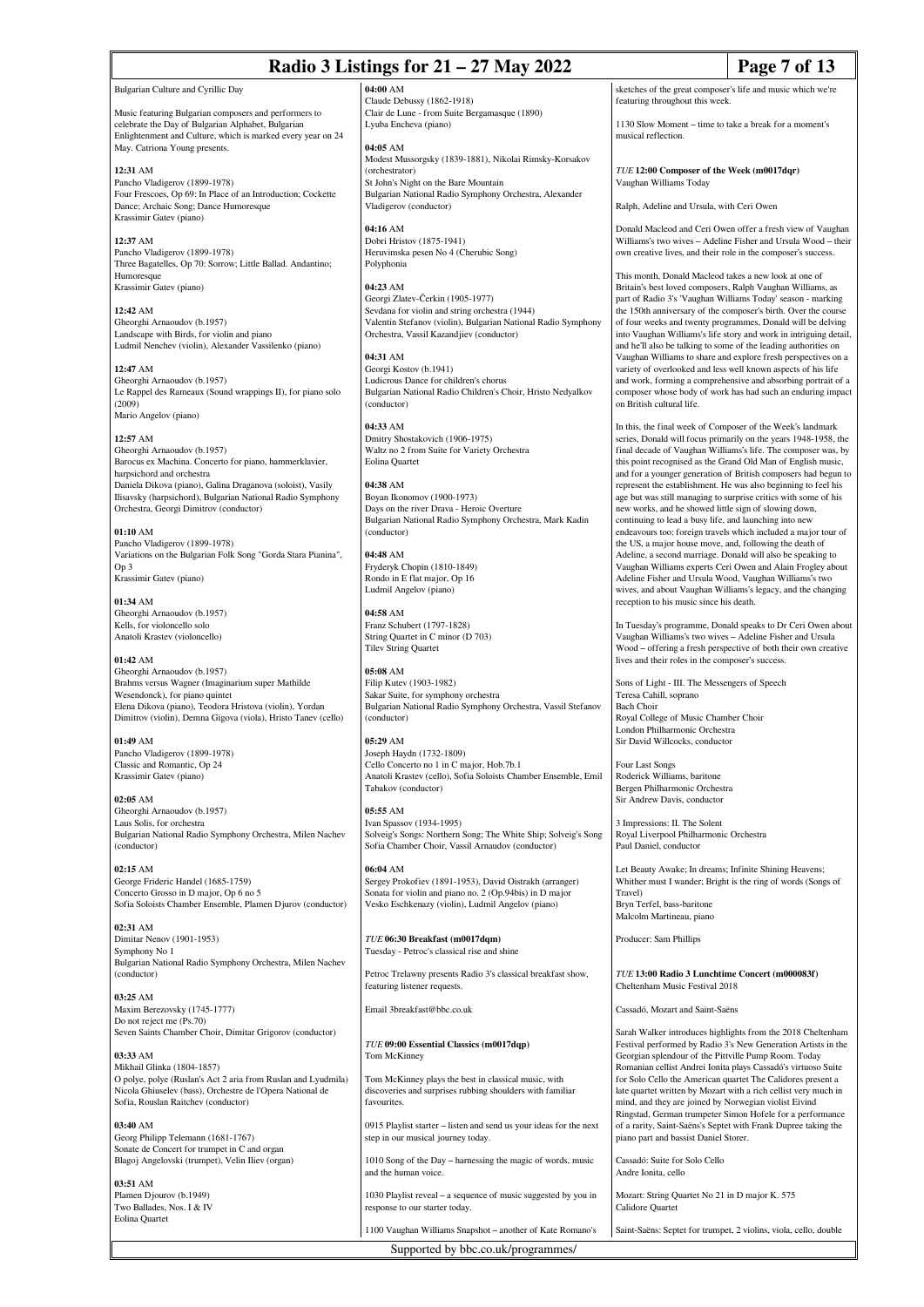| Radio 3 Listings for 21 - 27 May 2022<br>Page 8 of 13                                                                                  |                                                                                                                                        |                                                                                                                         |                                                                                                                                 |
|----------------------------------------------------------------------------------------------------------------------------------------|----------------------------------------------------------------------------------------------------------------------------------------|-------------------------------------------------------------------------------------------------------------------------|---------------------------------------------------------------------------------------------------------------------------------|
| bass & piano<br>Calidore Quartet, Simon Hofele, trumpet; Daniel Storer, double                                                         | c. 8.45pm<br>Bach: Tilge, Höchster, meine Sünden (Psalm 51) BWV.1083                                                                   | Dissolve into sound                                                                                                     |                                                                                                                                 |
| bass; Frank Dupree, piano                                                                                                              | [based on Pergolesi's Stabat Mater]                                                                                                    | Sara Mohr-Pietsch presents an adventurous, immersive                                                                    |                                                                                                                                 |
|                                                                                                                                        | Carolyn Sampson - Soprano                                                                                                              | soundtrack for late-night listening, from classical to<br>contemporary and everything in between.                       |                                                                                                                                 |
| TUE 14:00 Afternoon Concert (m0017dqw)<br>Tuesday - El Amor Brujo with Esperanza Fernández                                             | Tim Mead - Counter-tenor<br>Arcangelo, Jonathan Cohen (director)                                                                       |                                                                                                                         |                                                                                                                                 |
| Ian Skelly continues his Spanish-inspired week with                                                                                    |                                                                                                                                        | <b>WEDNESDAY 25 MAY 2022</b>                                                                                            |                                                                                                                                 |
| performances from the RTVE Symphony Orchestra. Today,<br>ballet music by Falla features the Flamenco singer Esperanza                  | TUE 22:00 Free Thinking (m001007f)<br>The continuing appeal of Tudor history                                                           | WED 00:30 Through the Night (m0017drb)                                                                                  |                                                                                                                                 |
| Fernández, and Julian Rachlin plays Shostakovich's First Violin<br>Concerto. Plus Shchedrin's take on Bizet's Carmen and               | Historical novelist Philippa Gregory, historians Susan Doran                                                                           | Iván Fischer at 70                                                                                                      |                                                                                                                                 |
| Elizabeth Watts singing Purcell.                                                                                                       | and Nandini Das, and literary scholar Adam Roberts recorded<br>with Matthew Sweet at the Belgrade Theatre, Coventry as part            | Hungarian Radio celebrates the founder of the Budapest<br>Festival Orchestra, Iván Fischer, with a performance from its |                                                                                                                                 |
| Shostakovich: Violin Concerto No1 in A Op77<br>Julian Rachlin, violin                                                                  | of the BBC Contains Strong Language festival. Their<br>conversation begins a Tudor week on Free Thinking - looking at                  |                                                                                                                         | archives. Midori performs Sibelius's Violin Concerto before the<br>orchestra takes centre stage in Beethoven's Fourth Symphony. |
| RTVE Symphony Orchestra<br>Pablo Gonzales, conductor                                                                                   | the enduring appeal of Tudor history and the role that historical<br>fiction plays in shaping our view of history. Plus the connection | Presented by Catriona Young.                                                                                            |                                                                                                                                 |
| Debussy: 'Pour le piano'                                                                                                               | between Sir Walter Scott and nearby Kenilworth Castle.                                                                                 | 12:31 AM<br>Sergey Rachmaninov (1873-1943)                                                                              |                                                                                                                                 |
| Beatrice Rana, piano                                                                                                                   | Kenilworth Castle and Garden are run by English Heritage https<br>://www.english-heritage.org.uk/visit/places/kenilworth-castle/       | Vocalise, Op.34'14<br>Budapest Festival Orchestra, Iván Fischer (conductor)                                             |                                                                                                                                 |
| 3.00<br>Falla: El Amor Brujo                                                                                                           | Walter Scott (15 August 1771 - 21 September 1832) wrote                                                                                | 12:38 AM                                                                                                                |                                                                                                                                 |
| Esperanza Fernández (flamenco singer)<br>RTVE Symphony Orchestra                                                                       | many historical novels including Kenilworth - his account of<br>Queen Elizabeth, the Earl of Leicester and the murder of his           | Jean Sibelius (1865-1957)<br>Violin Concerto in D minor, Op.47                                                          |                                                                                                                                 |
| Miguel Angel Gómez Martínez, conductor                                                                                                 | wife Amy Robsart which was published 13 January 1821.                                                                                  | Midori (violin), Budapest Festival Orchestra, Iván Fischer<br>(conductor)                                               |                                                                                                                                 |
| Artists' choice:                                                                                                                       | Philippa Gregory's novels include The Other Boleyn Girl, The<br>King's Curse and her current Fairmile Series. She is a fellow of       | 01:12 AM                                                                                                                |                                                                                                                                 |
| Purcell: "From Rosy Bow'rs" (from 'The Comical History of<br>Don Quixote')                                                             | the Universities of Sussex and Cardiff and an honorary research<br>fellow at Birkbeck University of London.                            | Ludwig van Beethoven (1770 - 1827)<br>Symphony no.4 in B flat major, Op.60                                              |                                                                                                                                 |
| Elizabeth Watts, soprano<br>Mahan Esfahani, harpsichord                                                                                | Adam Roberts teaches at Royal Holloway, University of                                                                                  | Budapest Festival Orchestra, Iván Fischer (conductor)                                                                   |                                                                                                                                 |
| Anselm Ferrer: Lamentatio - 1. Veneris Sancto                                                                                          | London and Nandini Das teaches at the University of Oxford.<br>She is a BBC/ARHC New Generation Thinker.                               | 01:47 AM<br>Ludwig van Beethoven (1770 - 1827)                                                                          |                                                                                                                                 |
| Cererols Choir<br>Marc Díaz, conductor                                                                                                 | Professor Susan Doran edited the exhibition catalogue for                                                                              | Quartet for strings (Op.130) in B flat major vers. standard<br>Vertavo String Quartet                                   |                                                                                                                                 |
| Rodion Shchedrin (after Bizet): Carmen Suite                                                                                           | Elizabeth and Mary: Royal Cousins, Rival Queens staged by the<br>British Library.                                                      | 02:31 AM                                                                                                                |                                                                                                                                 |
| <b>BBC Symphony Orchestra</b><br>Gergely Madaras, conductor                                                                            | You can find a Free Thinking discussion about Waverly                                                                                  | Jean-Philippe Rameau (1683-1764)                                                                                        | L'Apotheose de la Danse - orchestral suite of dance music by                                                                    |
|                                                                                                                                        | available to download as an Arts & Ideas podcast from the Free<br>Thinking programme website                                           | Rameau<br>Les Musiciens du Louvre, Marc Minkowski (conductor)                                                           |                                                                                                                                 |
| TUE 17:00 In Tune (m0017dqy)<br>Marc-André Hamelin                                                                                     | https://www.bbc.co.uk/programmes/p04dr39q                                                                                              | 03:09 AM                                                                                                                |                                                                                                                                 |
| Pianist Marc-André Hamelin is Sean Rafferty's special guest on                                                                         | There is also a discussion about how we used to feel in the past<br>and the idea of emotional history which hears from author and      | Felix Mendelssohn (1809-1847)                                                                                           | Three Psalms (Op.78): Warum toben die Heiden [Why do the                                                                        |
| the show today as he performs live in the studio ahead of his<br>concerts at London's Wigmore Hall including a special recital         | historian Tracy Borman<br>https://www.bbc.co.uk/programmes/m0003zp2                                                                    |                                                                                                                         | nations conspire] [Ps.2]; Richte mich, Gott [Grant me justice,<br>God] [Ps.43]; Mein Gott, warum hast du mich verlassen [My     |
| alongside pianist Leif Ove Andsnes.                                                                                                    | Producer: Torquil MacLeod                                                                                                              | God, my God, why have you abandoned me?] [Ps.22]<br>Chamber Choir AVE, Andraž Hauptman (conductor)                      |                                                                                                                                 |
| Sean also visits the Chelsea Flower Show to find out what<br>delights are on show this year.                                           |                                                                                                                                        | 03:30 AM                                                                                                                |                                                                                                                                 |
|                                                                                                                                        | TUE 22:45 The Essay (m0017dr5)<br>Adrian Edmondson - Signs of Life (Series 2)                                                          | Marcel Poot (1902-1988)<br>A Cheerful overture for orchestra                                                            |                                                                                                                                 |
| TUE 19:00 In Tune Mixtape (m0017dr0)<br>Classical music for focus or relaxation                                                        | Money                                                                                                                                  | Belgian Radio and Television Philharmonic Orchestra,<br>Alexander Rahbari (conductor)                                   |                                                                                                                                 |
| Half an hour of uninterrupted music taking us down intriguing                                                                          | In this second series of essays Adrian Edmondson finds five                                                                            | 03:34 AM                                                                                                                |                                                                                                                                 |
| and unexpected musical avenues. Starting with a white-knuckle<br>ride from John Adams and whizzing along the unpredictable             | ways to consider moments of personal and career highs, lows<br>and the bits in-between.                                                | Bohuslav Martinů (1890-1959)<br>Sonatina for clarinet & piano (1956)                                                    |                                                                                                                                 |
| flight path of a pair of musical bees, we'll break the journey in a<br>cantina in a galaxy far, far away. There's also heavenly Mozart | 2. Money:                                                                                                                              | Jozef Luptacik (clarinet), Pavol Kovac (piano)                                                                          |                                                                                                                                 |
| on the menu, before a visit to an over-protective farmer and his<br>chickens, ending up in the company of a much more mythical         | In which we learn how the school boy Adrian Edmondson<br>tricked the bank, ran away from school and almost got expelled                | 03:46 AM<br>Nikolai Rimsky-Korsakov (1844-1908)                                                                         |                                                                                                                                 |
| bird, conjured up by Stravinsky.                                                                                                       | - all for the love of a bass guitar:                                                                                                   | Capriccio Espagnol Op 34<br>BBC Philharmonic, Yan Pascal Tortelier (conductor)                                          |                                                                                                                                 |
| Producer: David Fay                                                                                                                    | "It's a brutal way to learn about economics - but possibly more<br>enlightening than doing PPE at Oxford."                             | 04:02 AM                                                                                                                |                                                                                                                                 |
| TUE 19:30 Radio 3 in Concert (m0017dr2)                                                                                                | Adrian Edmondson studied drama at Manchester University                                                                                | Francisco Tárrega (1852-1909), Ruggiero Ricci (arranger)<br>Recuerdos de la Alhambra                                    |                                                                                                                                 |
| Handel, Vivaldi and Bach from Arcangelo                                                                                                | where he met his comedy partner Rik Mayall He and Rik were<br>part of the first wave of Alternative Comedy where their                 | Kerson Leong (violin)                                                                                                   |                                                                                                                                 |
| From Italy to Germany: Arcangelo and their director, Jonathan<br>Cohen are joined by the soprano Carolyn Samson and the alto           | glorious pursuit of laughter and anarchic performances changed<br>the comedic landscape forever. He starred as Vyvyan in The           | 04:07 AM<br>Lars-Erik Larsson (1908-1986)                                                                               |                                                                                                                                 |
| Tim Mead as they explore the fruitful links between the musical<br>cultures of Baroque Italy and Germany.                              | Young Ones, the series that blasted its way onto our screens<br>tearing into our preconceptions of what television comedy could        | Pastoral Suite, Op 19 (1938)<br>CBC Vancouver Orchestra, Mario Bernardi (conductor)                                     |                                                                                                                                 |
| Wigmore Hall's ensemble in residence begin their programme<br>with a luscious and virtuosic sacred motet for soprano and               | be. It was followed by Bottom which ran for three series on<br>BBC television, had a spin-off film (Guest Hotel Paradiso), and         | 04:21 AM                                                                                                                |                                                                                                                                 |
| orchestra by Handel, who spent four years in Italy as a young<br>man. Tim Mead sings a theatrical aria by Vivaldi who was a            | became a live show.                                                                                                                    |                                                                                                                         | Carlo Gesualdo (1566-1613), Peter Maxwell Davies (arranger)<br>2 Motets arr. for brass quintet: Peccantem me quotidiae (The     |
| major inspiration on the young Handel and the programme ends<br>with an adaptation by Johan Sebastian Bach of one of the most          | Adrian's career has since taken him into 'straight' acting as well,<br>at the RSC, BBC TV's War and Peace and EastEnders. He is a      | fear of death terrifies me); O vos omnes<br>Graham Ashton Brass Ensemble                                                |                                                                                                                                 |
| famous works in all Baroque Europe, Pergolesi's Stabat mater.                                                                          | writer of books for adults and children; and co-wrote the<br>television series Teenage Kicks. He has had an award-winning              | 04:31 AM                                                                                                                |                                                                                                                                 |
| Presented by Ian Skelly and recorded at Wigmore Hall.                                                                                  | music career with his band The Bad Shepherds which fused<br>punk and folk. And he is an award-winning music video                      | Franz Schubert (1797-1828)<br>Overture in the Italian Style, D.590                                                      |                                                                                                                                 |
| Handel: Silete venti - motet HWV.242<br>Handel: Concerto grosso in F major Op.3 No.4                                                   | producer.                                                                                                                              | Rundfunk-Sinfonieorchester Saarbrücken, Marcello Viotti<br>(conductor)                                                  |                                                                                                                                 |
| Vivaldi: Cessate omai cessate - cantata RV.684 for alto<br>Vivaldi: Concerto in A minor RV.522, Op.3 No.8 for 2 violins                | Written and read by Adrian Edmondson<br>Produced by Caroline Raphael                                                                   | 04:39 AM                                                                                                                |                                                                                                                                 |
| from 'L'estro armonico'                                                                                                                | Recorded by Shane O'Byrne at The Soundhouse<br>Edited by Nick Manasseh at The Yard                                                     | Alessandro Scarlatti (1660-1725)<br>Toccata in D minor (Fuga)                                                           |                                                                                                                                 |
| at c. 8.25pm Interval Music: Imogen Cooper plays . Sposalizio,<br>Il Penseroso, Canzonetta del Salvator Rosa and Sonetto 104 del       | A Dora Production for BBC Radio 3                                                                                                      | Rinaldo Alessandrini (harpsichord)                                                                                      |                                                                                                                                 |
| Petrarca from Liszt's 'Années de Pèlerinage, Italie.'                                                                                  | TUE 23:00 Night Tracks (m0017dr8)                                                                                                      | 04:45 AM<br>Camille Saint-Saëns (1835-1921)                                                                             |                                                                                                                                 |
| Supported by bbc.co.uk/programmes/                                                                                                     |                                                                                                                                        |                                                                                                                         |                                                                                                                                 |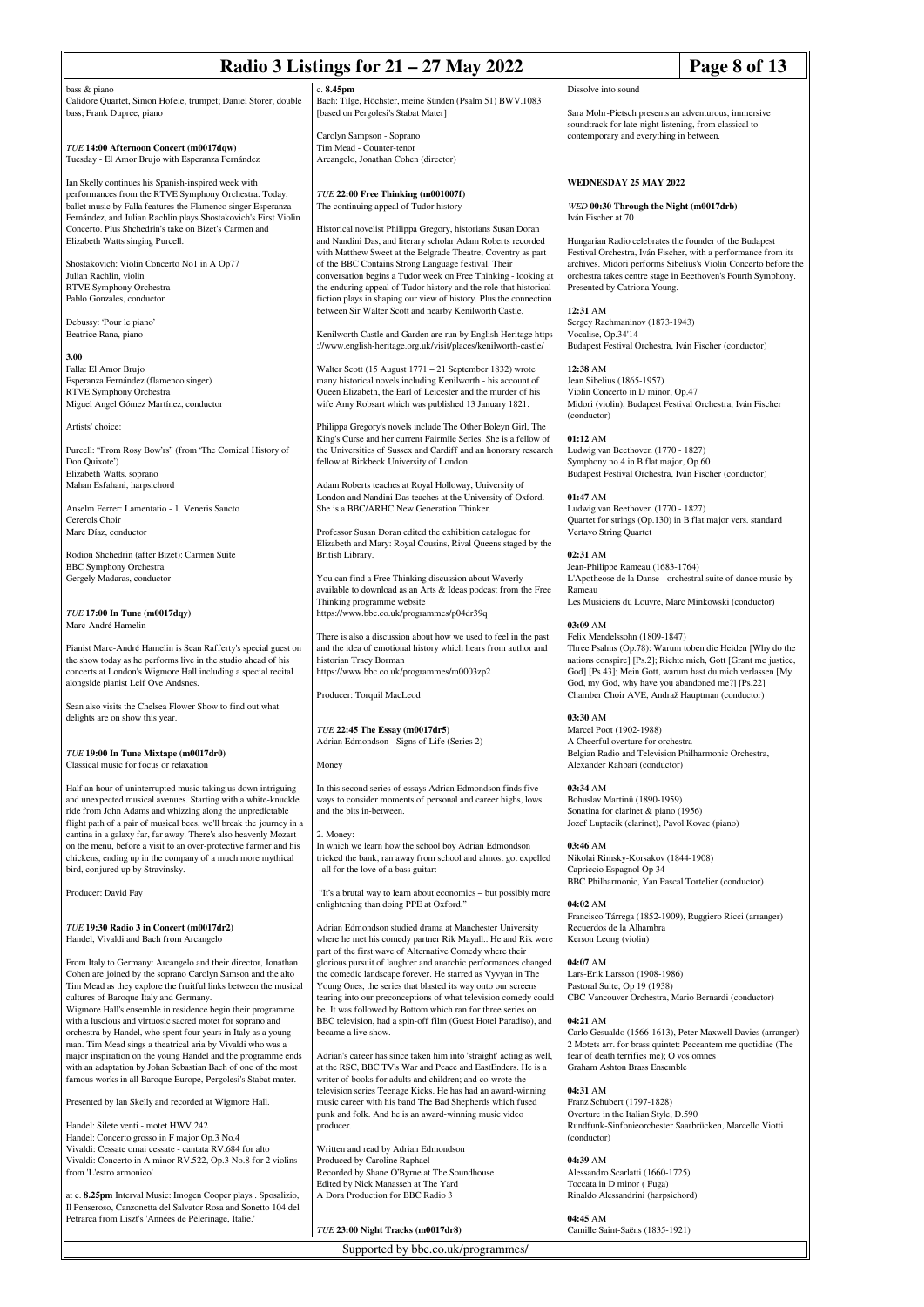# **Radio 3 Listings for 21 – 27 May 2022 Page 9 of 13**

Concerto for cello and orchestra No 1 in A minor Op 33 Shauna Rolston (cello), Calgary Philharmonic Orchestra, Mario Bernardi (conductor)

**05:06** AM Hildegard von Bingen (1098-1179) Instrumental piece Sequentia, Ensemble for Medieval Music

**05:12** AM Samuel Barber (1910-1981) Agnus Dei for chorus BBC Singers, Stephen Cleobury (conductor)

**05:20** AM Giuseppe Verdi (1813-1901) Ballet music from Otello, Act III Netherlands Radio Symphony Orchestra, Antoni Ros-Marbà (conductor)

**05:26** AM Henry du Mont (1610-1684) Motet: O Salutaris Hostia Studio 600, Aldona Szechak (director), Dorota Kozinska (director)

**05:31** AM Zoltán Kodály (1882 - 1967) Hary Janos Suite, Op 35a Hungarian Radio Orchestra, Tamás Vásáry (conductor)

**05:54** AM Johann Christian Bach (1735-1782) Quintet in D major, Op.11, No.6 for flute, 2 violins, cello Musica Petropolitana

**06:11** AM Erik Satie (1866-1925) Trois morceaux en forme de poire Pianoduo Kolacny (piano duo), Steven Kolacny (piano), Stijn Kolacny (piano)

*WED* **06:30 Breakfast (m0017ds3)** Wednesday - Petroc's classical picks

Petroc Trelawny presents Radio 3's classical breakfast show, featuring listener requests.

Email 3breakfast@bbc.co.uk

## *WED* **09:00 Essential Classics (m0017ds5)** Georgia Mann

Georgia Mann plays the best in classical music, with familiar favourites alongside new discoveries and musical surprises.

0915 Playlist starter – listen and send us your ideas for the next step in our musical journey today.

1010 Song of the Day – harnessing the magic of words, music and the human voice.

1030 Playlist reveal – a sequence of music suggested by you in response to our starter today.

1100 Vaughan Williams Snapshot – the third of Kate Romano's five sketches of Ralph Vaughan Williams, offering a sideways glance at the great composer's life and music.

1130 Slow Moment – time to take a break for a moment's musical reflection.

*WED* **12:00 Composer of the Week (m0017ds7)** Vaughan Williams Today

1951-1954 - Celebrations

After his wife's death, Vaughan Williams throws himself back into life and celebrates his eightieth birthday! Donald Macleod presents

This month, Donald Macleod takes a new look at one of Britain's best loved composers, Ralph Vaughan Williams, as part of Radio 3's 'Vaughan Williams Today' season - marking the 150th anniversary of the composer's birth. Over the course of four weeks and twenty programmes, Donald will be delving into Vaughan Williams's life story and work in intriguing detail, and he'll also be talking to some of the leading authorities on Vaughan Williams to share and explore fresh perspectives on a variety of overlooked and less well known aspects of his life and work, forming a comprehensive and absorbing portrait of a composer whose body of work has had such an enduring impact on British cultural life.

In this, the final week of Composer of the Week's landmark series, Donald will focus primarily on the years 1948-1958, the final decade of Vaughan Williams's life. The composer was, by this point recognised as the Grand Old Man of English music, and for a younger generation of British composers had begun to represent the establishment. He was also beginning to feel his age but was still managing to surprise critics with some of his new works, and he showed little sign of slowing down, continuing to lead a busy life, and launching into new endeavours too: foreign travels which included a major tour of the US, a major house move, and, following the death of Adeline, a second marriage. Donald will also be speaking to Vaughan Williams experts Ceri Owen and Alain Frogley about Adeline Fisher and Ursula Wood, Vaughan Williams's two wives, and about Vaughan Williams' legacy, and the changing reception to his music since his death.

Today, Donald explores how after his wife Adeline's death, Vaughan Williams threw himself back into life: meeting Churchill, contributing music for the coronation of Queen Elizabeth II and travelling to the US to see the Grand Canyon. He also celebrates his eightieth birthday with a whole host of parties, and moves back to the hubbub of London as a newly-.<br>wed, with his second wife, Ursula.

Three Shakespeare Songs Tenebrae Nigel Short, director

Romance in D flat for harmonica & strings Larry Adler, harmonica Eric Gritton, piano BBC Symphony Orchestra Sir Malcolm Sargent, conductor

Old Hundredth Gabrieli Roar Gabrieli Consort and Players Matthew Martin, Organ Paul McCreesh, conductor

Silence and Music Gabrieli Consort Paul McCreesh. conductor

Symphony 7 'Sinfonia Antartica' - III. Landscape - Lento Bergen Philharmonic Sir Andrew Davis, conductor

Turtle dove; Dark-Eyed Sailor; John Dory A. Stratton McAllister, baritone Cornell University Chorus Robert Hull, director

Producer: Sam Phillips

### *WED* **13:00 Radio 3 Lunchtime Concert (m000087r)** Cheltenham Music Festival 2018

Janáček, Charlier and Liszt

Sarah Walker introduces further highlights from a series of recitals given by Radio 3's New Generation Artists at 2018 Cheltenham Festival. The Calidore Quartet perform Janacek's tragic narrative quartet based on a novella by Tolstoy, trumpeter Simon Hofele plays a twentieth century classic for his instrument and the Georgian pianist Mariam Batsashvili thrills the audience in the Pittville Pump Room with Liszt's towering masterpiece.

Janacek: String quartet no. 1 "Kreutzersona Calidore Quarte

Charlier: Deuxieme Solo de Concours Simon Hofele, trumpet; Frank Dupree, piano

Liszt: Piano Sonata in B minor S. 178 Mariam Batsashvili, piano

*WED* **14:00 Afternoon Concert (m0017dsc)** Wednesday - Shostakovich's Ninth Symphony in Spain

Ian Skelly introduces more music making from Spain, including Shostakovich and Ravel from Madrid with the RTVE Symphony Orchestra, Pablo González and pianist Yeol Eum Son; and from Barcelona, the Casals Quartet playing Haydn. Plus the BBC National Orchestra of Wales playing Prokofiev.

Including:

Prokofiev: Love For Three Oranges (Suite) BBC National Orchestra of Wales Thomas Søndergård, conductor

Anselm Ferrer: Lamentatio - 2. Sabbato Sancto Cererols Choir Marc Díaz, conducto

Haydn: Quartet in D Op20/4

Supported by bbc.co.uk/programmes/

# Casals Quartet

**3.00**

Shostakovich: Symphony No 9 RTVE Symphony Orchestra Pablo González, conductor

Ravel: Piano Concerto in G Yeal Eum Son, piano RTVE Symphony Orchestra Pablo González, conductor

*WED* **16:00 Choral Evensong (m0017dsf)** St Martin-in-the-Fields, London

Live from St Martin-in-the-Fields, London, on the Eve of the Ascension.

Introit: Alleluias (June Nixon) Responses: Vicente Chavarría Psalms 15, 24 (Greenhow, Barnby) First Lesson: 2 Samuel 23 vv.1-5 Office Hymn: All praise to thee, for thou, O King divine (Engelberg) Canticles: Murrill in E Second Lesson: Colossians 2 v.20 – 3 v.4 Anthem: Let all the world (Leighton) Prayer Anthem: King of glory, king of peace (Nils Greenhow) Hymn: Crown him with many crowns (Diademata)

Andrew Earis (Director of Music) Polina Sosnina (Associate Organist)

*WED* **17:00 In Tune (m0017dsh)**

Hannah Conway, Hugh Cutting, Roderick Williams, Alice Zawadzki

Sean Rafferty is joined by performers from the Sound Voice Project, featuring works performed by people who have experienced voice loss alongside professional artists, part of the Voices Unwrapped season at London's Kings Place.

*WED* **19:00 In Tune Mixtape (m0017dsk)** Thirty minutes of classical Inspiration

An eclectic mix featuring classical favourites, lesser-known gems and a few surprises

*WED* **19:30 Radio 3 in Concert (m0017dsm)** The Wooden Prince

Recorded at City Halls, Glasgow on May 12th, 2022

Presented by Jamie MacDougall

Bartók: The Wooden Prince (complete ballet score)

**8.20** Interval Music (recording) Nancy Dalberg: String Quartet No.3 Performed by the Nordic Quartet

**8.40** Part Two Nielsen: Symphony No. 2 "The Four Temperaments"

Thomas Dausgaard (conductor) BBC Scottish Symphony Orchestra

*WED* **22:00 Free Thinking (m0017dsp)** The Tudor Mind

Royal Trumpeter John Blanke's image is on show alongside portraits of the Tudor monarchy in an exhibition opening at the Walker Gallery in Liverpool. Blanke is the only black Tudor for where Sancry in European England Comparent and the whom we have an identifiable picture, painted on horseback in the royal retinue. New Generation Thinker Christina Faraday has been looking at these and other Tudor artworks. She joins Helen Hackett, author of The Elizabethan Mind and music historian Eleanor Chan for a discussion chaired by New Generation Thinker John Gallagher. And what aspects of the Tudor mind do we see at work in the next generation writing of John Donne? Biographer Katherine Rundell has the answers

The Tudors: Passion, Power and Politics runs at Liverpool's Walker Gallery 21 May 2022—29 Aug 2022.

John Gallagher is Associate Professor of Early Modern History at the University of Leeds and the author of Learning Languages in Early Modern England.

Christina Faraday is a Research Fellow at Gonville and Caius College, Cambridge, where she is working on a project exploring Elizabethan art and music.

Professor Helen Hackett teaches at University College London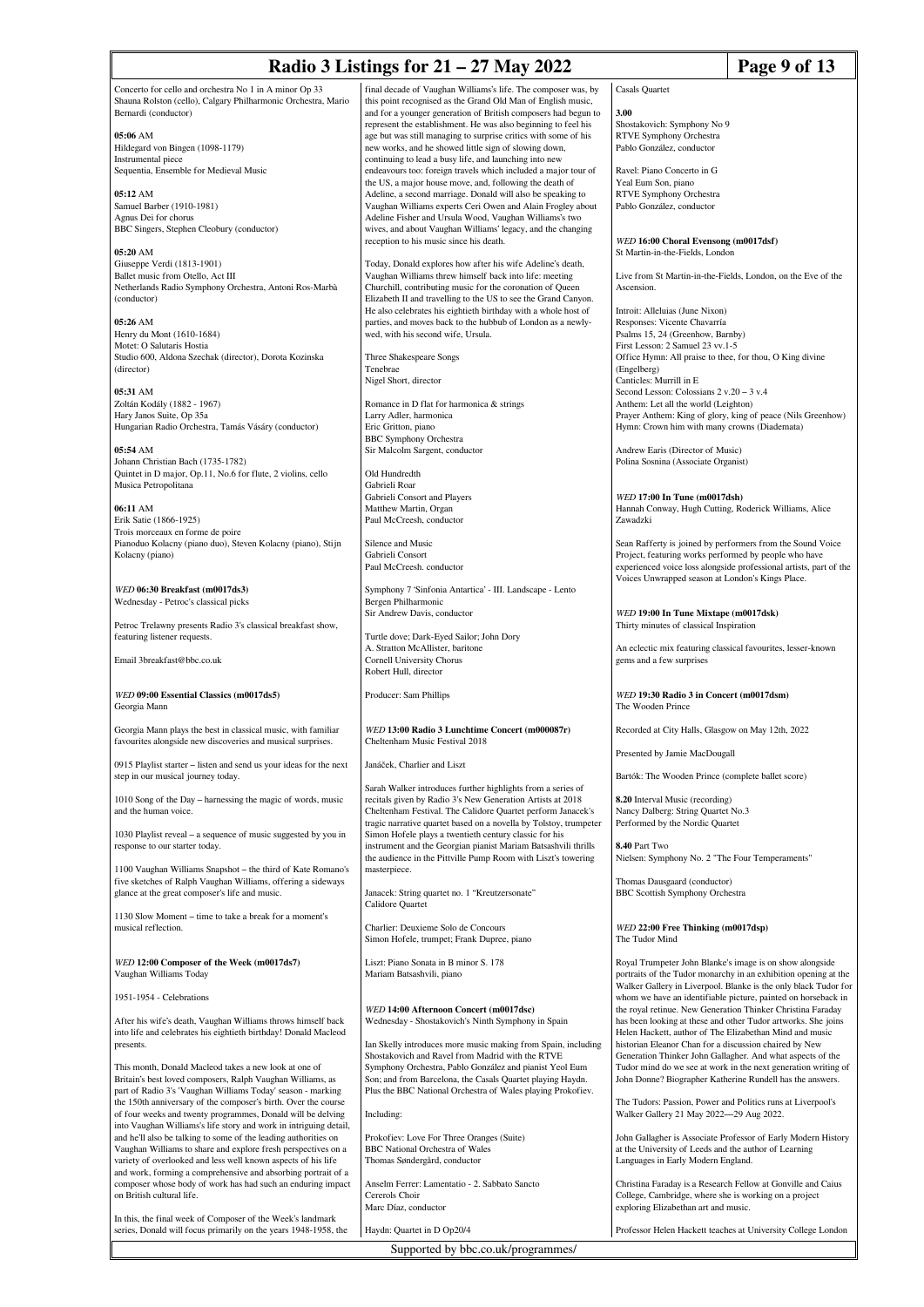# **Radio 3 Listings for 21 – 27 May 2022 Page 10 of 13**

and her book The Elizabethan Mind is out now.

Katherine Rundell's biography of John Donne is called Super-Infinite: The Transformations of John Donne.

nor Chan is a BBC/AHRC New Generation Thinker who studies the links between music and art history. She's based at the University of Manchester.

You can find a host of programmes about Vaughan Williams on Radio 3 and BBC Sounds broadcasting this May. His Tudor Portraits are being performed by the Britten Sinfonia and Norwich Philharmonic Chorus at the Norfolk and Norwich Festival on Sunday 29 MAY, **7.30**PM at St Andrews and Blackfriars Hall.

Producer: Luke Mulhall

*WED* **22:45 The Essay (m0017dsr)** Adrian Edmondson - Signs of Life (Series 2)

Nuts

In this second series of essays Adrian Edmondson finds five ways to consider moments of personal and career highs, lows and the bits in-between.

3. Nuts:

In which Adrian Edmondson reflects on his own mental health and how reading about the ancient philosophers changed his life:

"He nods, and says he's noticed that I am very much a 'glass half empty' kind of person. He is very much 'glass half full.' … He says suicidal thoughts are not normal. This is a shock, and it's when I start to get an inkling that I might be nuts."

Adrian Edmondson studied drama at Manchester University where he met his comedy partner Rik Mayall.. He and Rik were part of the first wave of Alternative Comedy where their glorious pursuit of laughter and anarchic performances changed the comedic landscape forever. He starred as Vyvyan in The Young Ones, the series that blasted its way onto our screen tearing into our preconceptions of what television comedy could be. It was followed by Bottom which ran for three series on BBC television, had a spin-off film (Guest Hotel Paradiso), and became a live show.

Adrian's career has since taken him into 'straight' acting as well, at the RSC, BBC TV's War and Peace and EastEnders. He is a writer of books for adults and children; and co-wrote the television series Teenage Kicks. He has had an award-winning music career with his band The Bad Shepherds which fused punk and folk. And he is an award-winning music video producer.

Philosophy for Life: And other Dangerous Situations is written by Jules Evans.

Written and read by Adrian Edmondson Produced by Caroline Raphael Recorded by Shane O'Byrne at The Soundhouse Edited by Nick Manasseh at The Yard A Dora Production for BBC Radio 3

*WED* **23:00 Night Tracks (m0017dst)** The music garden

Sara Mohr-Pietsch presents an adventurous, immersive soundtrack for late-night listening, from classical to contemporary and everything in between.

**THURSDAY 26 MAY 2022**

**01:12** AM

*THU* **00:30 Through the Night (m0017dsw)** Collegium Vocale Gent

Philippe Herreweghe conducts Faure, Brahms and Stravinsky at the 2021 Chopin and his Europe International Music Festival. Presented by Catriona Young.

**12:31** AM Gabriel Fauré (1845 - 1924) Requiem, op. 48 Dorothée Mields (soprano), Krešimir Stražanac (baritone), Collegium Vocale Ghent, Orchestre des Champs Elysees, Philippe Herreweghe (conductor)

**01:05** AM Johannes Brahms (1833-1897) Begräbnisgesang, op. 13 Collegium Vocale Ghent, Orchestre des Champs Elysees, Philippe Herreweghe (conductor)

Igor Stravinsky (1882-1971) Symphony of Psalms Collegium Vocale Ghent, Orchestre des Champs Elysees, Philippe Herreweghe (conductor)

**01:34** AM Anton Bruckner (1824-1896) Symphony no.3 in D minor rev. composer and Schalk Netherlands Radio Philharmonic Orchestra, Kurt Masur (conductor)

**02:31** AM Wolfgang Amadeus Mozart (1756-1791) Piano Sonata in A minor (K.310) Gunilla Sussmann (piano)

**02:49** AM Béla Bartók (1881-1945) Dance suite Sz 77 BBC National Orchestra of Wales, Thomas Søndergård (conductor)

**03:07** AM Erik Tulindberg (1761-1814) String Quartet no 3 in C major Ostrobothnian Quartet

**03:28** AM Jan Pieterszoon Sweelinck (1562-1621) Psalm 23, from the Genevan Psalter Leo van Doeselaar (organ)

**03:36** AM Witold Lutosławski (1913-1994) Dance preludes (Preludia taneczne) vers. for clarinet and piano Joaquín Valdepeñas (clarinet), Patricia Parr (piano)

**03:46** AM

Alexander Zemlinsky (1871-1942) Walzer-Gesänge, Op 6: Liebe Schwalbe (Little Swallow) Klagen ist der Mond gekommen (Those eyes of thine) Fensterlein, nachts bist du zu (Casement so humble and small) Ich geh' des Nachts (I wandered by night) Blaues Sternlein (Stars of Heaven) Briefchen schrieb ich (My Love Letters) Regula Mühlemann (soprano), Tatiana Korsunskaya (piano)

**03:55** AM Josquin des Prez (c1440 - 1521) Qui habitat in adjutorio Altissimi, for 24 voices BBC Singers, Stephen Cleobury (conductor)

**04:03** AM Pieter van Maldere (1729-1768) Sinfonia in G minor (Op.4 No.1) Academy of Ancient Music, Filip Bral (conductor)

**04:21** AM Jean-Baptiste Arban (1825-1889) Le Carnaval de Venise Vilém Hofbauer (trumpet), Miroslava Trnková (piano)

**04:31** AM François Couperin (1668-1733) Treizieme concert a deux violes Violes Esgales (duo)

**04:41** AM Anton Webern (1883-1945) 4 Songs, Op 13: Wiese im Park; Die Einsame; In der Fremde; Ein Winterabend Halina Lukomska (soprano), Concertgebouworkest, Bruno Maderna (conductor)

**04:50** AM Boris Blacher (1903-1975) Variations on a theme of Nicolo Paganini, Op 26 RTV Luxembourg Symphony Orchestra, Leopold Hager (conductor)

**05:05** AM Franz Liszt (1811-1886) St Francois de Paule marchant sur les flots Richard Raymond (piano)

**05:13** AM Ivelin Dimitrov (1931-2008), Ivan Danov (lyricist) Songs at the Altar of Time Polyphonia, Evgenia Tasseva (reciter), Ivelin Dimitrov (conductor), Ivelina Ivancheva (piano)

**05:24** AM Arthur Sullivan (1842-1900) In memoriam - overture in C major BBC Philharmonic, Richard Hickox (conductor)

**05:36** AM Johann Ernst Bach (1722-1777) Ode on 77th Psalm 'Das Vertrauen der Christen auf Gott' Barbara Schlick (soprano), Martina Lins (soprano), Christoph

Supported by bbc.co.uk/programmes/

Pregardien (tenor), Stephen Varcoe (bass baritone), Rheinische Kantorei, Das Kleine Konzert, Hermann Max (conductor)

**05:53** AM Ignaz Moscheles (1794-1870) Grandes Variations sur la Marche favorite de l'Empereur Tom Beghin (fortepiano)

**06:10** AM Ottorino Respighi (1879-1936) Ancient airs and dances for lute – suite no. 3 for strings I Cameristi Italiani

*THU* **06:30 Breakfast (m0017dtv)** Thursday - Petroc's classical commute

Petroc Trelawny presents Radio 3's classical breakfast show, featuring listener requests.

Email 3breakfast@bbc.co.uk

*THU* **09:00 Essential Classics (m0017dtx)** Georgia Mann

Georgia Mann plays the best in classical music, with discoveries and surprises rubbing shoulders with familiar favourites.

0915 Playlist starter – listen and send us your ideas for the next step in our musical journey today.

1010 Song of the Day – harnessing the magic of words, music and the human voice

1030 Playlist reveal – a sequence of music suggested by you in response to our starter today.

1100 Vaughan Williams Snapshot – Kate Romano tells another short story from the great composer's life.

1130 Slow Moment – time to take a break for a moment's musical reflection.

*THU* **12:00 Composer of the Week (m0017dtz)** Vaughan Williams Today

1955-58 : The End

Donald Macleod explores the final, happy years of Vaughan Williams's life, combining foreign travel with a busy social life in London and completing his final two symphonies.

This month, Donald Macleod takes a new look at one of Britain's best loved composers, Ralph Vaughan Williams, as part of Radio 3's 'Vaughan Williams Today' season - marking the 150th anniversary of the composer's birth. Over the course of four weeks and twenty programmes, Donald will be delving into Vaughan Williams' life story and work in intriguing detail, and he'll also be talking to some of the leading authorities on Vaughan Williams to share and explore fresh perspectives on a variety of overlooked and less well known aspects of his life and work, forming a comprehensive and absorbing portrait of a composer whose body of work has had such an enduring impact on British cultural life.

In this, the final week of Composer of the Week's landmark series, Donald will focus primarily on the years 1948-1958, the final decade of Vaughan Williams's life. The composer was, by this point recognised as the Grand Old Man of English music, and for a younger generation of British composers had begun to represent the establishment. He was also beginning to feel his age but was still managing to surprise critics with some of his new works, and he showed little sign of slowing down, continuing to lead a busy life, and launching into new endeavours too: foreign travels which included a major tour of the US, a major house move, and, following the death of Adeline, a second marriage. Donald will also be speaking to Vaughan Williams experts Ceri Owen and Alain Frogley about Adeline Fisher and Ursula Wood, Vaughan Williams's two wives, and about Vaughan Williams's legacy, and the changing reception to his music since his death.

Today, Donald explores the final, happy years of the composer's life, which saw him broaden his geographical horizons with a series of foreign travels, receive a standing ovation at the Royal Festival Hall for his eighty-fifth birthday, and complete his Eighth and Ninth Symphonies. He also has an interesting encounter with a gypsy traveller Juanita Berlin.

Symphony no 8 in D minor - II. Scherzo alla marcia; III. Cavatina London Philharmonic Orchestra Vladimir Jurowski, conductor

Vision of Aeroplanes Jeremiah Stephenson, organ The Choir of St Michael's Cornhill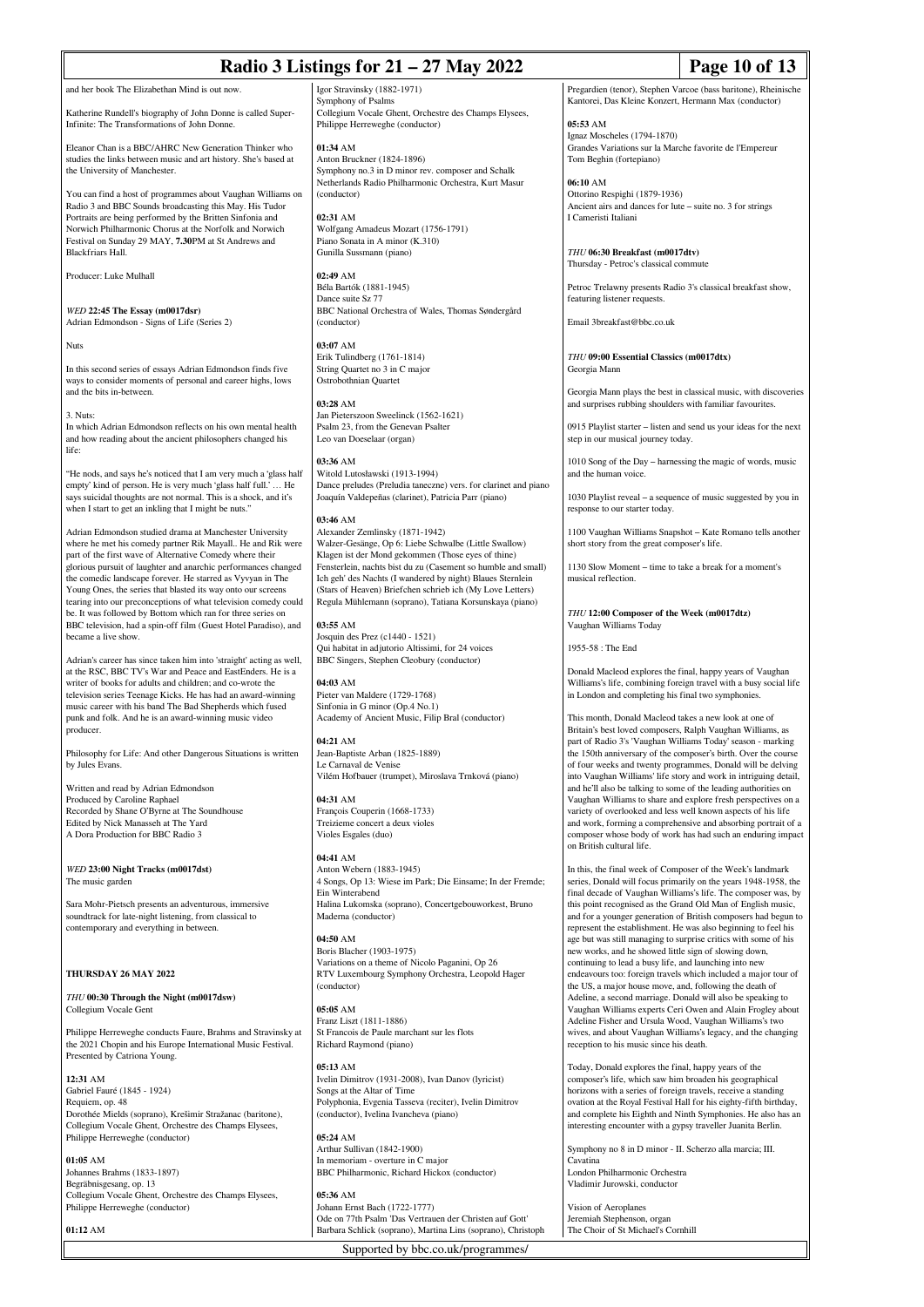| Radio 3 Listings for $21 - 27$ May 2022                                                                                                                                                                                                                                                                                                                                                                                                                                                              |                                                                                                                                                                                                                                                                                                                                                                     |                                                                                                                                                                                                                                                                                                                                                                                                  | Page 11 of 13                                                                                                                    |
|------------------------------------------------------------------------------------------------------------------------------------------------------------------------------------------------------------------------------------------------------------------------------------------------------------------------------------------------------------------------------------------------------------------------------------------------------------------------------------------------------|---------------------------------------------------------------------------------------------------------------------------------------------------------------------------------------------------------------------------------------------------------------------------------------------------------------------------------------------------------------------|--------------------------------------------------------------------------------------------------------------------------------------------------------------------------------------------------------------------------------------------------------------------------------------------------------------------------------------------------------------------------------------------------|----------------------------------------------------------------------------------------------------------------------------------|
| Jonathan Rennert, conductor                                                                                                                                                                                                                                                                                                                                                                                                                                                                          | Ivana Gavric, Guy Johnston, Melvyn Tan                                                                                                                                                                                                                                                                                                                              | "It isn't quite the Beatles at Paddington Station, I'm talking                                                                                                                                                                                                                                                                                                                                   |                                                                                                                                  |
| Symphony no. 9 in E minor - IV. Andante tranquillo<br>London Philharmonic Orchestra<br>Bernard Haitink, conductor                                                                                                                                                                                                                                                                                                                                                                                    | Sean Rafferty is joined in the studio by pianist Ivana Gavric<br>who will perform live ahead of her performance of Grieg's<br>Piano Concerto with the Philharmonia Orchestra at the Royal                                                                                                                                                                           | around a dozen people, mostly girls, running towards me. But<br>they run pell-mell. And I have to tell you, it's not a nice feeling.<br>It makes you quite panicky. I imagine it's how the fox feels. My<br>instinct, like his, is to run."                                                                                                                                                      |                                                                                                                                  |
| Prelude on Three Welsh Hymn Tunes<br>Band of the Grenadier Guards                                                                                                                                                                                                                                                                                                                                                                                                                                    | Festival Hall in London. Plus cellist Guy Johnston and pianist<br>Melvyn Tan perform live ahead of their concert at London's<br>Wigmore Hall.                                                                                                                                                                                                                       | part of the first wave of Alternative Comedy where their                                                                                                                                                                                                                                                                                                                                         | Adrian Edmondson studied drama at Manchester University<br>where he met his comedy partner Rik Mayall He and Rik were            |
| Producer: Sam Phillips                                                                                                                                                                                                                                                                                                                                                                                                                                                                               | THU 19:00 In Tune Mixtape (m0017dv7)                                                                                                                                                                                                                                                                                                                                |                                                                                                                                                                                                                                                                                                                                                                                                  | glorious pursuit of laughter and anarchic performances changed<br>the comedic landscape forever. He starred as Vyvyan in The     |
| THU 13:00 Radio 3 Lunchtime Concert (m00008ft)<br>Cheltenham Music Festival 2018                                                                                                                                                                                                                                                                                                                                                                                                                     | Switch up your listening with classical music<br>A journey across centuries and continents embracing a Scott<br>Joplin piano rag, the sounds of the West African kora, a piece                                                                                                                                                                                      | Young Ones, the series that blasted its way onto our screens<br>tearing into our preconceptions of what television comedy could<br>be. It was followed by Bottom which ran for three series on<br>BBC television, had a spin off film (Guest Hotel Paradiso), and                                                                                                                                |                                                                                                                                  |
| Chopin, Antheil, Haydn, Strauss                                                                                                                                                                                                                                                                                                                                                                                                                                                                      | by Chinese composer Du Zhaozhi, as well as music by Bach,<br>Haydn and Jonny Greenwood.                                                                                                                                                                                                                                                                             | became a live show.                                                                                                                                                                                                                                                                                                                                                                              |                                                                                                                                  |
| Sarah Walker introduces performances given by Radio 3's New<br>Generation Artists in the historic setting of the Pittville Pump<br>Room at the 2018 Cheltenham Festival. Pianist Mariam<br>Batsashvili plays Chopin's moving First Ballade, a work that<br>was immediately recognised by Schumann as being one that<br>revealed his true genius. The immensely appealing,<br>kaleidoscopic brilliance of the American composer George<br>Antheil is showcased by the trumpeter Simon Hofele, and the | THU 19:30 Radio 3 in Concert (m0017dv9)<br>Running Riot with the National Youth Orchestra<br>'Running riot', with the National Youth Orchestra of Great<br>Britain.                                                                                                                                                                                                 | Adrian's career has since taken him into 'straight' acting as well,<br>at the RSC, BBC TV's War and Peace and EastEnders. He is a<br>writer of books for adults and children; and co-wrote the<br>television series Teenage Kicks. He has had an award-winning<br>music career with his band The Bad Shepherds which fused<br>punk and folk. And he is an award-winning music video<br>producer. |                                                                                                                                  |
| Calidore Quartet perform one of Haydn's less frequently<br>performed quartets before being joined by Eivind Ringstad and<br>Andrei Ionita for the shimmering Sextet from the opera<br>Capriccio by Richard Strauss.<br>Chopin: Ballade no 1 in G minor Op 23                                                                                                                                                                                                                                         | Presented by Martin Handley.<br>Gabriela Ortiz: Téenek- Invenciones de Territorio<br>Dinuk Wijeratne: Tabla Concerto<br>Interval, featuring Members of the NYO<br>Stravinsky: The Rite of Spring                                                                                                                                                                    | Written and read by Adrian Edmondson<br>Produced by Caroline Raphael<br>Recorded by Shane O'Byrne at The Soundhouse<br>Edited by Nick Manasseh at The Yard<br>A Dora Production for BBC Radio 3                                                                                                                                                                                                  |                                                                                                                                  |
| Mariam Batsashvili, piano<br>George Antheil: Sonata for trumpet & piano                                                                                                                                                                                                                                                                                                                                                                                                                              | Sandeep Das, tabla<br>National Youth Orchestra of Great Britain                                                                                                                                                                                                                                                                                                     | THU 23:00 The Night Tracks Mix (m0017dvh)<br>Music for late-night listening                                                                                                                                                                                                                                                                                                                      |                                                                                                                                  |
| Simon Hofele, trumpet; Frank Dupree, piano<br>Haydn: String Quartet in G major, Op 54 No 1<br>Calidore Quartet                                                                                                                                                                                                                                                                                                                                                                                       | Carlos Miguel Prieto conductor<br>The National Youth Orchestra of Great Britain are celebrating<br>the theme of 'Open Up' - the idea being to open up new                                                                                                                                                                                                           | listening. Subscribe to receive your weekly mix on BBC<br>Sounds.                                                                                                                                                                                                                                                                                                                                | Sara Mohr-Pietsch with a magical sonic journey for late-night                                                                    |
| Strauss: Sextet from Capriccio<br>Calidore Quartet; Eivind Ringstad, viola; Andrei Ionita, cello                                                                                                                                                                                                                                                                                                                                                                                                     | perspectives, form new relationships, and disperse<br>preconceptions about music and musicians. Tonight's theme is<br>'Running Riot', and Carlos Miguel Prieto conducts a programme<br>that ends with Stravinsky's The Rite of Spring, the piece which                                                                                                              | THU 23:30 Unclassified (m0017dvk)<br>Folk-inspired escapism                                                                                                                                                                                                                                                                                                                                      |                                                                                                                                  |
| THU 14:00 Afternoon Concert (m0017dv3)<br>Thursday - BBC Philharmonic LIVE                                                                                                                                                                                                                                                                                                                                                                                                                           | came out of nowhere to catapult music into the 20th century,<br>not adhering to any tradition, and exploring the cycles of nature<br>that in the end connect everyone. The Rite takes up the second<br>part of this concert, and before it comes music by two                                                                                                       | inspired ambience as part of BBC Radio 3's celebrations to                                                                                                                                                                                                                                                                                                                                       | Elizabeth Alker serves up an hour of musical escapism and folk-<br>mark 150 years of the composer and folk-song revivalist Ralph |
| Ian Skelly is at Media City UK with the BBC Philharmonic for<br>a live concert of Schumann, Julia Perry and Chopin, featuring<br>pianist Alexander Gadjiev. Also in the programme, another nod<br>in the direction of Spain, as guitarist Sean Shibe plays Rodrigo<br>and organist Olivier Latry performs on the organ of the Palau<br>de la Música Catalana in Barcelona.                                                                                                                           | innovative composers working right now, Dinuk Wijeratne and<br>Gabriela Ortiz, who are exploring difference and diversity,<br>transcending barriers and finding human connection through<br>music. Sandeep Das will be the tabla soloist in Wijeratne's tabla<br>concerto, and he says it's 'simply the best Western Classical<br>piece written for my instrument.' | bass, pastoral spring-themed traditional tunes and ambient<br>soundscapes to transport you to the countryside.<br>Produced by Katie Callin<br>A Reduced Listening production for BBC Radio 3                                                                                                                                                                                                     | Vaughan Williams. With folk songs reimagined on the double                                                                       |
| Including:                                                                                                                                                                                                                                                                                                                                                                                                                                                                                           | Concert recorded on 23rd April at the Royal Festival Hall,<br>London.                                                                                                                                                                                                                                                                                               |                                                                                                                                                                                                                                                                                                                                                                                                  |                                                                                                                                  |
| Bach/Widor: "Marche du veilleur de nuit" from 'Bach's<br>Memento'<br>Olivier Latry, organ                                                                                                                                                                                                                                                                                                                                                                                                            | THU 22:00 Free Thinking (m0017dvc)                                                                                                                                                                                                                                                                                                                                  | <b>FRIDAY 27 MAY 2022</b><br>FRI 00:30 Through the Night (m0017dvm)                                                                                                                                                                                                                                                                                                                              |                                                                                                                                  |
| Beethoven: Egmont Overture<br><b>BBC</b> Philharmonic<br>Juan Jo Mena, conductor                                                                                                                                                                                                                                                                                                                                                                                                                     | <b>Tudor</b> families<br>Henry VIII from a female perspective is on offer at the Globe<br>Theatre this summer in a new adaptation of the play written by                                                                                                                                                                                                            | Heinz Holliger conducts the Basel Chamber Orchestra.<br>Presented by Catriona Young.                                                                                                                                                                                                                                                                                                             | Chamber Symphonies by Franz Schreker and Claude Debussy                                                                          |
| Rodrigo: 3 Songs for voice and guitar -<br>"Pastocito Santo" (3 Villancicos No 1)<br>"Coplilas de Belen" (3 Villancicos No 2)<br>"Adela" (12 Canciones espagnoles No 2)<br>Alessandro Fisher, tenor                                                                                                                                                                                                                                                                                                  | Shakespeare and John Fletcher. Globe writer in residence<br>Hannah Khalil joins New Generation Thinker Emma Whipday,<br>who has written a postcard exploring Henry VIII as a step-<br>family story. And historian Joanne Paul has written about the<br>Tudor years from the perspective of the Dudley family.<br>Catherine Fletcher presents.                       | 12:31 AM<br>Schoenberg (arranger), Heinz Holliger (arranger)<br>Prélude à l'après-midi d'un faune<br>Basel Chamber Orchestra, Heinz Holliger (conductor)                                                                                                                                                                                                                                         | Claude Debussy (1862-1918), Benno Sachs (arranger), Arnold                                                                       |
| Thibaut Garcia, guitar<br>Shostakovich: String Quartet No 11 in f minor Op122<br><b>Casals Quartet</b>                                                                                                                                                                                                                                                                                                                                                                                               | Joanne Paul's book The House of Dudley: A New History of<br>Tudor England is out now https://joannepaul.com/<br>Henry VIII runs at the Globe Theatre from 19th May - 21st<br>October 2022                                                                                                                                                                           | 12:43 AM<br>Fuga canonica, from 'The Musical Offering, BWV 1079'<br>Basel Chamber Orchestra, Heinz Holliger (conductor)                                                                                                                                                                                                                                                                          | Johann Sebastian Bach (1685-1750), Anton Webern (arranger)                                                                       |
| 2.45<br>LIVE FROM THE PHILHARMONIC STUDIO IN MEDIA<br>CITY UK, SALFORD:<br>Schumann: Overture, Die Braut von Messina<br>Chopin: Piano Concerto No 2 in f minor                                                                                                                                                                                                                                                                                                                                       | Emma Whipday teaches at the University of Newcastle and is<br>the author of a play The Defamation of Cicely Lee inspired by<br>Shakespeare's Cymbeline http://www.emmawhipday.com/<br>Producer: Torquil MacLeod                                                                                                                                                     | 12:52 AM<br>Franz Schreker (1878-1934)<br>Chamber Symphony<br>Basel Chamber Orchestra, Heinz Holliger (conductor)                                                                                                                                                                                                                                                                                |                                                                                                                                  |
| Alexander Gadjiev, piano<br>Julia Perry: Short Piece<br><b>BBC</b> Philharmonic<br>Leslie Suganandarajah, conductor                                                                                                                                                                                                                                                                                                                                                                                  | You can find more conversations about Tudor England on the<br>Free Thinking programme website and an episode of Radio 3's<br>curated selection of readings and music inspired by Tudor times                                                                                                                                                                        | 01:21 AM<br>Modest Mussorgsky (1839-1881)<br>Pictures at an Exhibition                                                                                                                                                                                                                                                                                                                           |                                                                                                                                  |
| Artist choice: Alexander Gadjiev choses a selection of Chopin<br>Waltzes performed by Dinu Lipatti                                                                                                                                                                                                                                                                                                                                                                                                   | being broadcast at 5.30pm available on BBC Sounds for 28<br>days.                                                                                                                                                                                                                                                                                                   | Teo Gheorghiu (piano)<br>01:53 AM                                                                                                                                                                                                                                                                                                                                                                |                                                                                                                                  |
| Bach: Ricecar a 6 Musical Offering<br>Olivier Latry, organ                                                                                                                                                                                                                                                                                                                                                                                                                                           | THU 22:45 The Essay (m0017dvf)<br>Adrian Edmondson - Signs of Life (Series 2)                                                                                                                                                                                                                                                                                       | Heinrich Ignaz Franz von Biber (1644-1704)<br>Missa Sancti Henrici (1701)<br>Domspatzen, Collegium Aureum, Herbert Metzger (organ),                                                                                                                                                                                                                                                              | James Griffett (tenor), Michael Schopper (bass), Regensburger                                                                    |
| Liszt: Prelude and Fugue on B-A-C-H<br>Olivier Latry, organ                                                                                                                                                                                                                                                                                                                                                                                                                                          | Fandom                                                                                                                                                                                                                                                                                                                                                              | Georg Ratzinger (leader)                                                                                                                                                                                                                                                                                                                                                                         |                                                                                                                                  |
| Rodrigo: Concierto de Aranjuez<br>Sean Shibe (guitar)<br><b>BBC Scottish Symphony Orchestra</b><br>Andrew Manze, conductor                                                                                                                                                                                                                                                                                                                                                                           | In this second series of essays Adrian Edmondson finds five<br>ways to consider moments of personal and career highs, lows<br>and the bits in-between.<br>4. Fandom:                                                                                                                                                                                                | 02:31 AM<br>Jean-Philippe Rameau (1683-1764)<br>Air vif, Rigaudons I/II, Ritournelle vive, Air grave pour les                                                                                                                                                                                                                                                                                    | Dardanus (suites): Ouverture, Air gracieux, Tambourins I/II,<br>magiciens, Loure pour les Phrygiens, Air gai en rondeau pour     |
| THU 17:00 In Tune (m0017dv5)                                                                                                                                                                                                                                                                                                                                                                                                                                                                         | In which Adrian Edmondson ponders the nature of both being a<br>fan and being the object of others' recognition:                                                                                                                                                                                                                                                    | les memes, Menuets I/II, Tambourins I/II, Rondeau tendre:<br>Chaconne                                                                                                                                                                                                                                                                                                                            | Sommeil, Air tres vif, Air tendre: Calme des sens, Gavotte vive,                                                                 |
| Supported by bbc.co.uk/programmes/                                                                                                                                                                                                                                                                                                                                                                                                                                                                   |                                                                                                                                                                                                                                                                                                                                                                     |                                                                                                                                                                                                                                                                                                                                                                                                  |                                                                                                                                  |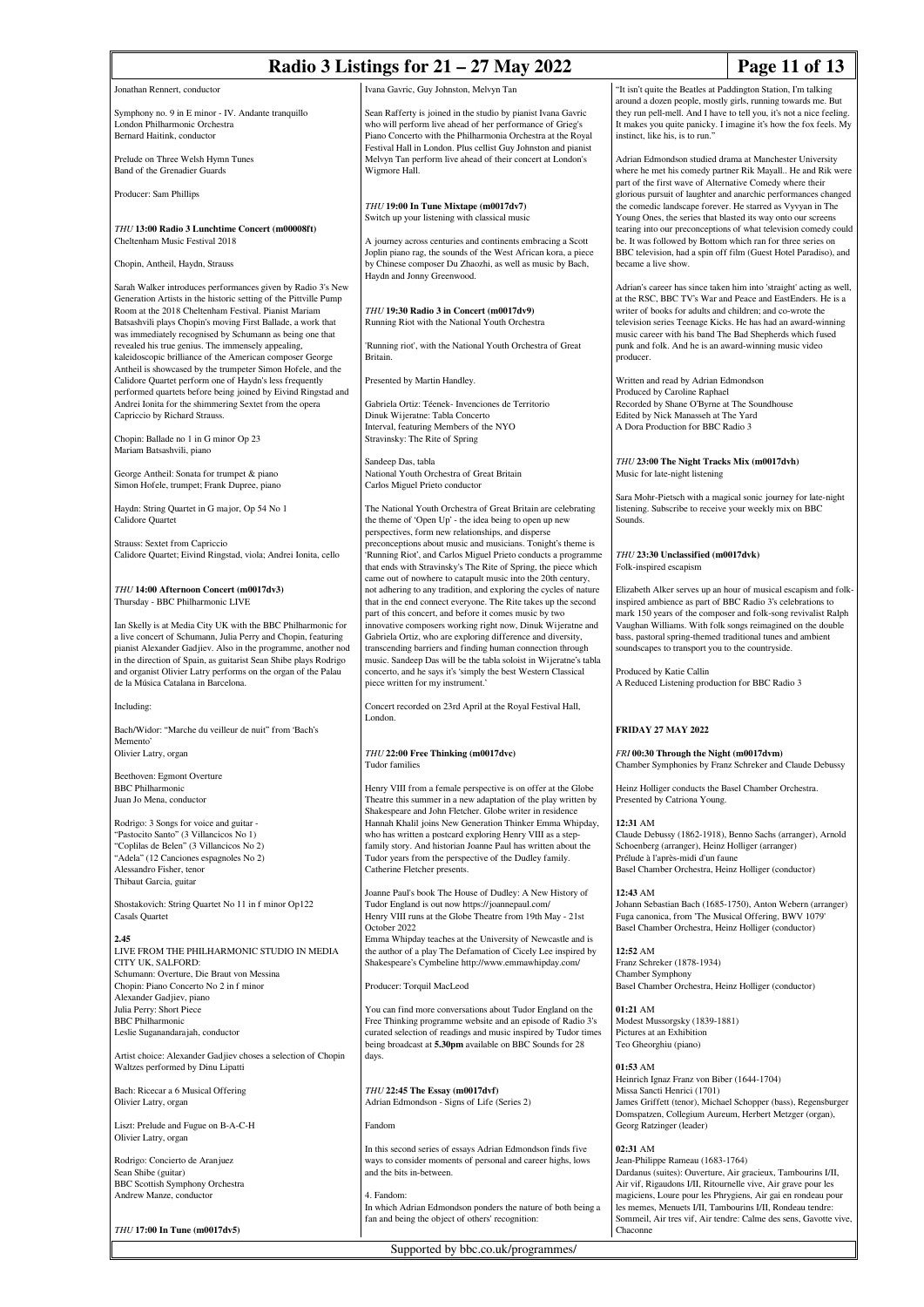| Radio 3 Listings for 21 - 27 May 2022                                                                                                                                                |                                                                                                                                                                                                                                                                      |                                                                                                                                                                                                                                                                                                                   | Page 12 of 13                                                                                                                                                                        |
|--------------------------------------------------------------------------------------------------------------------------------------------------------------------------------------|----------------------------------------------------------------------------------------------------------------------------------------------------------------------------------------------------------------------------------------------------------------------|-------------------------------------------------------------------------------------------------------------------------------------------------------------------------------------------------------------------------------------------------------------------------------------------------------------------|--------------------------------------------------------------------------------------------------------------------------------------------------------------------------------------|
| Tafelmusik Baroque Orchestra, Jeanne Lamon (conductor)                                                                                                                               | featuring listener requests and the Friday poem.                                                                                                                                                                                                                     | Sarah Walker introduces highlights from a series of recitals                                                                                                                                                                                                                                                      |                                                                                                                                                                                      |
| 03:08 AM                                                                                                                                                                             | Email 3breakfast@bbc.co.uk                                                                                                                                                                                                                                           | given by Radio 3's New Generation Artists in the elegant                                                                                                                                                                                                                                                          |                                                                                                                                                                                      |
| Charles Villiers Stanford (1852-1924)<br>Fantasia and Toccata in D minor<br>David Drury (organ)                                                                                      | FRI 09:00 Essential Classics (m0017dt0)<br>Georgia Mann                                                                                                                                                                                                              | surroundings of the Pittville Pump Room at the 2018<br>Cheltenham Festival. Pianist Mariam Batsashvili performs<br>Liszt's virtuosic homage to Mozart's operas "Don Giovanni" and<br>"The Marriage of Figaro" and the Calidore Quartet are joined<br>for the last time by Eivind Ringstad and Andrei Ionita for a |                                                                                                                                                                                      |
| 03:20 AM<br>Jan Engel (?-1788)<br>Symphony in G major                                                                                                                                | Georgia Mann plays the best in classical music, with familiar<br>favourites alongside new discoveries and musical surprises.                                                                                                                                         | of a prolonged stay in Florence.                                                                                                                                                                                                                                                                                  | work which draws on Tchaikovsky's Russian roots and the fruits                                                                                                                       |
| Polish Radio Symphony Orchestra, Andrzej Straszynski<br>(conductor)                                                                                                                  | 0915 Playlist starter – listen and send us your ideas for the next<br>step in our musical journey today.                                                                                                                                                             | Liszt: Fantasy on Themes from Mozart's "The Marriage of<br>Figaro" and "Don Giovanni" S 697<br>Mariam Batsashvili, piano                                                                                                                                                                                          |                                                                                                                                                                                      |
| 03:38 AM<br>Anonymous<br>Folías de España (1764)                                                                                                                                     | 1010 Song of the Day – harnessing the magic of words, music<br>and the human voice.                                                                                                                                                                                  | Tchaikovsky: Souvenir de Florence<br>Calidore Quartet, Eivind Ringstad, viola, Andrei Ionita, cello                                                                                                                                                                                                               |                                                                                                                                                                                      |
| Enikö Ginzery (cimbalom)<br>03:45 AM                                                                                                                                                 | 1030 Playlist reveal – a sequence of music suggested by you in<br>response to our starter today.                                                                                                                                                                     | Producer: Johannah Smith                                                                                                                                                                                                                                                                                          |                                                                                                                                                                                      |
| Isaac Albéniz (1860-1909)<br>Cordoba - from Cantos de Espana (Op.232 No.4)<br>Eolina Quartet                                                                                         | 1100 Vaughan Williams Snapshot - the last in our series this<br>week of Kate Romano's short vignettes which offer a sideways<br>glance at the great composer's life and music.                                                                                       | FRI 14:00 Afternoon Concert (m0017dt6)<br>Friday - Woyrsch's First Symphony                                                                                                                                                                                                                                       |                                                                                                                                                                                      |
| 03:51 AM<br>Jules August Demersseman (1833-1866)<br>Concert Fantasy for 2 flutes and piano (Op.36)                                                                                   | 1130 Slow Moment – time to take a break for a moment's<br>musical reflection.                                                                                                                                                                                        |                                                                                                                                                                                                                                                                                                                   | Ian Skelly wraps up his week of music making from and about<br>Spain with the RTVE Symphony Orchestra and Miguel Angel<br>Gómez Martínez conducting a rarely heard symphony by Felix |
| Matej Zupan (flute), Karolina Santl-Zupan (flute), Dijana<br>Tanovic (piano)                                                                                                         | FRI 12:00 Composer of the Week (m0017dt2)                                                                                                                                                                                                                            | 3 New Generation Artists Katharina Konradi and Catriona                                                                                                                                                                                                                                                           | Woyrsch. Also, more from organist Olivier Latry in Barcelona,<br>Steven Osborne plays Rachmaninov's Corelli Variations, Radio                                                        |
| 04:03 AM<br>Hjalmar Borgstrøm (1864-1925)<br>Music to Johan Gabriel Borkman                                                                                                          | Vaughan Williams Today<br>Legacy, with Alain Frogley                                                                                                                                                                                                                 | music from Jordi Savall.                                                                                                                                                                                                                                                                                          | Morison sing duets from Schumann's Spanish Songbooks, and                                                                                                                            |
| Norwegian Radio Orchestra, Kjell Seim (conductor)                                                                                                                                    | Donald Macleod and Alain Frogley explore the changing                                                                                                                                                                                                                | Including:                                                                                                                                                                                                                                                                                                        |                                                                                                                                                                                      |
| 04:15 AM<br>Juan de Navas (1650-1719)<br>Ay, divino amor                                                                                                                             | attitudes to Vaughan Williams's music since his death.<br>This month, Donald Macleod takes a new look at one of                                                                                                                                                      | Ravel: 'Alborada del Gracioso' from 'Miroirs'<br><b>BBC</b> Philharmonic<br>Juanjo Mena, conductor                                                                                                                                                                                                                |                                                                                                                                                                                      |
| Accentus Austria, Thomas Wimmer (director), Olga Pitarch<br>(soprano)                                                                                                                | Britain's best loved composers, Ralph Vaughan Williams, as<br>part of Radio 3's 'Vaughan Williams Today' season - marking<br>the 150th anniversary of the composer's birth. Over the course                                                                          | Rachmaninov: Corelli Variations<br>Steven Osborne, piano                                                                                                                                                                                                                                                          |                                                                                                                                                                                      |
| 04:21 AM<br>Moritz Moszkowski (1854-1924)                                                                                                                                            | of four weeks and twenty programmes, Donald will be delving<br>into Vaughan Williams's life story and work in intriguing detail,                                                                                                                                     | Anon: Folias Criollas                                                                                                                                                                                                                                                                                             |                                                                                                                                                                                      |
| Valse for piano in E major, Op 34 No 1<br>Dennis Hennig (piano)                                                                                                                      | and he'll also be talking to some of the leading authorities on<br>Vaughan Williams to share and explore fresh perspectives on a<br>variety of overlooked and less well known aspects of his life                                                                    | Antonio de Cabazon: Pavana con sua glosa<br>Hesperion XXI, Jordi Savall                                                                                                                                                                                                                                           |                                                                                                                                                                                      |
| 04:31 AM<br>Pietro Marc'Antonio Cesti (1623-1669)<br>Filosofia's Aria 'Sciolta il crin' from the prologue of 'Orontea'<br>Andrea Bierbaum (alto), Cettina Cadelo (soprano), Concerto | and work, forming a comprehensive and absorbing portrait of a<br>composer whose body of work has had such an enduring impact<br>on British cultural life.                                                                                                            | Liszt: Weinen Klagen Sorgen Zagen<br>Olivier Latry, organ<br>(The organ of Palau de la Música Catalana, Barcelona)                                                                                                                                                                                                |                                                                                                                                                                                      |
| Vocale, Rene Jacobs (conductor)<br>04:40 AM<br>Claude Debussy (1862-1918)                                                                                                            | In this, the final week of Composer of the Week's landmark<br>series, Donald will focus primarily on the years 1948-1958, the<br>final decade of Vaughan Williams's life. The composer was, by<br>this point recognised as the Grand Old Man of English music,       | 3.00<br>Woyrsch: Symphony No 1<br><b>RTEV Symphony Orchestra</b><br>Miguel Ángel Gómez Martínez, conductor                                                                                                                                                                                                        |                                                                                                                                                                                      |
| Gigues - from Images for Orchestra<br>BBC Philharmonic, Juan jo Mena (conductor)<br>04:48 AM                                                                                         | and for a younger generation of British composers had begun to<br>represent the establishment. He was also beginning to feel his<br>age but was still managing to surprise critics with some of his<br>new works, and he showed little sign of slowing down,         | Schumann: "Erste Begebnung" Op74<br>Schumann: "Botschaft" Op74<br>Schumann: "Bedeckt mich mir Blumen" Op138/4                                                                                                                                                                                                     |                                                                                                                                                                                      |
| William Walton (1902-1983)<br>3 Pieces for organ (from the film Richard III)<br>Ian Sadler (organ)                                                                                   | continuing to lead a busy life, and launching into new<br>endeavours too: foreign travels which included a major tour of<br>the US, a major house move, and, following the death of<br>Adeline, a second marriage. Donald will also be speaking to                   | Katharina Konradi, soprano<br>Catriona Morison, mezzo-soprano<br>Joseph Middleton, piano                                                                                                                                                                                                                          |                                                                                                                                                                                      |
| 04:54 AM<br>Orlando Gibbons (1583-1625), William Walton (1902-1983)<br>Drop, Drop, Slow Tears<br>Gabrieli Consort, Paul McCreesh (director)                                          | Vaughan Williams experts Ceri Owen and Alain Frogley about<br>Adeline Fisher and Ursula Wood, Vaughan Williams's two<br>wives, and about Vaughan Williams's legacy.                                                                                                  | Ravel: Rapsodie Espagnol<br><b>BBC</b> Philharmonic<br>Juanjo Mena, conductor                                                                                                                                                                                                                                     |                                                                                                                                                                                      |
| 05:00 AM<br>François Francoeur (le cadet) (1698-1787), Arnold Trowell<br>(arranger)                                                                                                  | In the last programme of this four-week series, Donald is joined<br>by Vaughan Williams expert Professor Alain Frogley to explore<br>the changing attitudes to Vaughan Williams's music, tracking<br>the reception of his work from the time of the composer's death | FRI 16:30 The Listening Service (m0017dq4)<br>[Repeat of broadcast at 17:00 on Sunday]                                                                                                                                                                                                                            |                                                                                                                                                                                      |
| Sonata in E major (arr. Trowell for cello and piano)<br>Monica Leskhovar (cello), Ivana Schwartz (piano)                                                                             | in 1958, to the present day.<br>Symphony no. 9 - II. Andante Sostenuto                                                                                                                                                                                               | FRI 17:00 In Tune (m0017dt8)<br>Brodsky Quartet, Joe Stilgoe                                                                                                                                                                                                                                                      |                                                                                                                                                                                      |
| 05:11 AM<br>John Corigliano (b.1938)<br>Elegy for orchestra (1965)                                                                                                                   | London Philharmonic<br>Adrian Boult, conductor                                                                                                                                                                                                                       |                                                                                                                                                                                                                                                                                                                   | Sean Rafferty is joined by the Brodsky Quartet who celebrate<br>their fiftieth anniversary this year. They perform live in the In                                                    |
| CBC Vancouver Orchestra, Mario Bernardi (conductor)<br>05:20 AM                                                                                                                      | The Lover's Ghost<br>Cambridge Singers<br>John Rutter, director                                                                                                                                                                                                      | Oxford. Sean is also joined by pianist and singer Joe Stilgoe,<br>performing songs from his new album Theatre.                                                                                                                                                                                                    | Tune studio ahead of their concert at the Sheldonian Theatre in                                                                                                                      |
| Domenico Auletta (1723-1753)<br>Concerto for harpsichord and strings in C major<br>Enrico Baiano (harpsichord), Cappella della Pietà de'Turchini,<br>Antonio Florio (conductor)      | Suite from 49th Parallel (excerpt)<br><b>BBC</b> Philharmonic<br>Rumon Gamba, conductor                                                                                                                                                                              | FRI 19:00 In Tune Mixtape (m0017dtb)<br>The eclectic classical mix                                                                                                                                                                                                                                                |                                                                                                                                                                                      |
| 05:39 AM<br>Ramona Luengen (b.1960)                                                                                                                                                  | Nocturne: Whispers of Heavenly Death<br>Roderick Williams, baritone                                                                                                                                                                                                  | An eclectic mix featuring classical favourites, lesser-known<br>gems and a few surprises                                                                                                                                                                                                                          |                                                                                                                                                                                      |
| O Lacrimosa (1993)<br>Phoenix Chamber Choir, Ramona Luengen (conductor)                                                                                                              | <b>BBC</b> Symphony Orchestra<br>Martyn Brabbins, conductor                                                                                                                                                                                                          | FRI 19:30 Radio 3 in Concert (m0017dtd)                                                                                                                                                                                                                                                                           |                                                                                                                                                                                      |
| 05:52 AM<br>Aram Khachaturian (1903-1978)<br>Piano concerto in D flat major<br>Patrik Jablonski (piano), Polish Radio Orchestra, Warsaw,                                             | A London Symphony (1913 version) - IV. Finale (excerpt)<br>London Symphony Orchestral<br>Richard Hickox, conductor                                                                                                                                                   | Stephen Hough plays Rachmaninov with the BBC SO<br>join pianist Stephen Hough in Rachmaninov, plus a Richard                                                                                                                                                                                                      | The BBC Symphony Orchestra, conducted by Alpesh Chauhan,                                                                                                                             |
| Wojciech Rajski (conductor)                                                                                                                                                          | Producer: Sam Phillips                                                                                                                                                                                                                                               | Baker premiere and Bruckner's transcendental Ninth<br>Symphony.                                                                                                                                                                                                                                                   |                                                                                                                                                                                      |
| FRI 06:30 Breakfast (m0017dsy)<br>Friday - Petroc's classical alternative                                                                                                            | FRI 13:00 Radio 3 Lunchtime Concert (m00008nd)<br>Cheltenham Music Festival 2018                                                                                                                                                                                     | Live from the Barbican London<br>Presented by Martin Handley                                                                                                                                                                                                                                                      |                                                                                                                                                                                      |
| Petroc Trelawny presents Radio 3's classical breakfast show,                                                                                                                         | Liszt and Tchaikovsky's Souvenir de Florence                                                                                                                                                                                                                         | Richard Baker: The Price of Curiosity (BBC Commission:                                                                                                                                                                                                                                                            |                                                                                                                                                                                      |
| Supported by bbc.co.uk/programmes/                                                                                                                                                   |                                                                                                                                                                                                                                                                      |                                                                                                                                                                                                                                                                                                                   |                                                                                                                                                                                      |